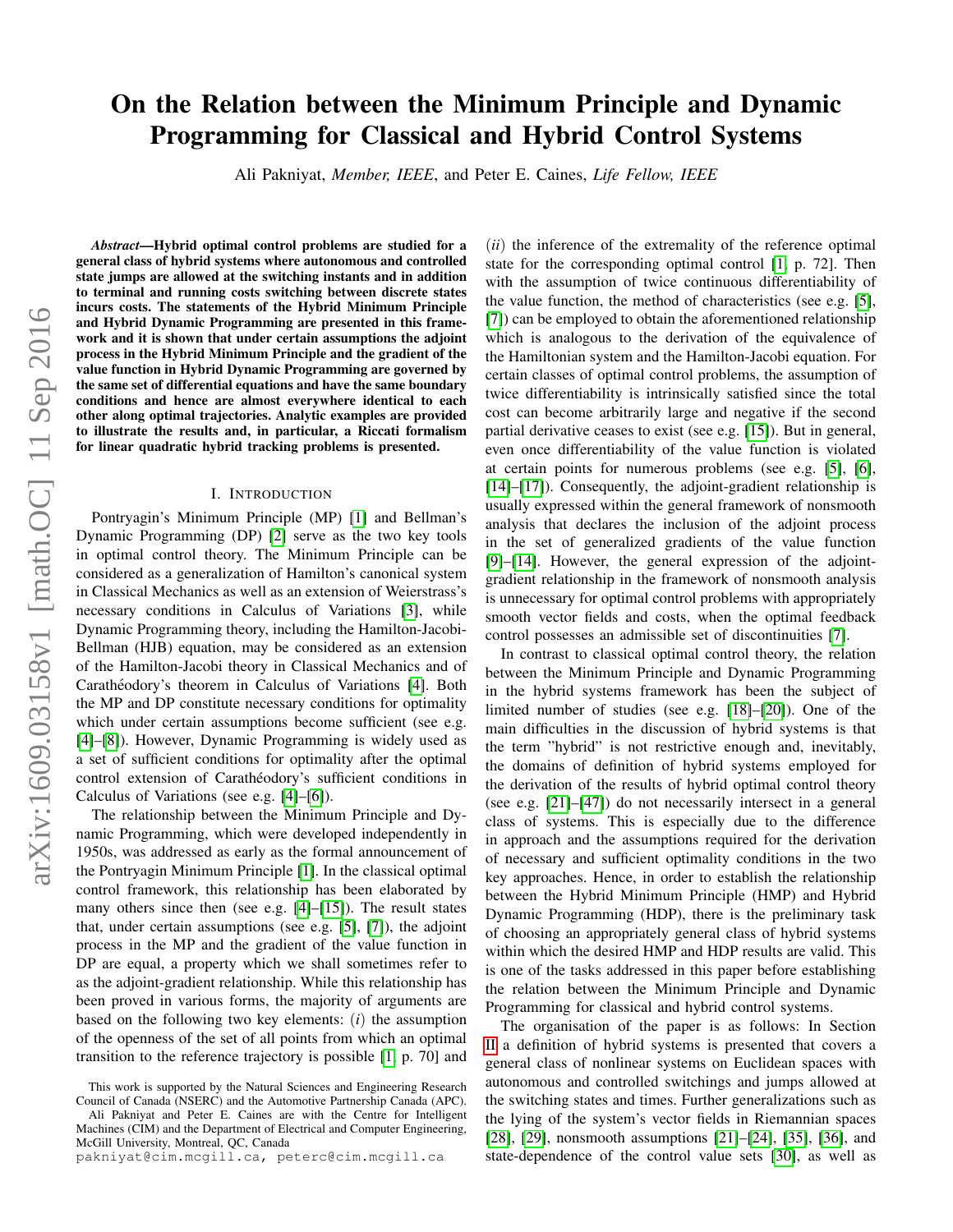restrictions to certain subclasses such as those with regional dynamics [\[40\]](#page-14-2), [\[41\]](#page-14-3), specified families of jumps [\[35\]](#page-13-18)–[\[38\]](#page-14-4) and systems with locally controllable trajectories [\[27\]](#page-13-20) which are required for the sufficiency of the results are avoided so that for the selected class of hybrid systems, the associated Hybrid Minimum Principle, Hybrid Dynamic Programming theory, together with their relationships, are derived in a unified general framework. Similarly, the selected class of hybrid optimal control problems in Section [III](#page-2-0) covers a general class of hybrid optimal control problems with a large range of running, terminal and switching costs. With the exception of the infinite horizon problems considered in [\[34\]](#page-13-21)–[\[38\]](#page-14-4), this framework is in accordance with the majority of the work on the Hybrid Minimum Principle (HMP) (see [\[18\]](#page-13-12)–[\[20\]](#page-13-13), [\[23\]](#page-13-22)– [\[30\]](#page-13-19), [\[48\]](#page-14-5), [\[49\]](#page-14-6)) and a number of publications on Hybrid Dynamic Programming (HDP) (see e.g. [\[39\]](#page-14-7)–[\[42\]](#page-14-8)) defined on finite horizons.

The statement of the Hybrid Minimum Principle is presented in Section [IV](#page-3-0) where necessary conditions are provided for the optimality of the trajectory and the controls of a hybrid system with fixed initial conditions and a sequence of autonomous or controlled switchings. These conditions are expressed in terms of the minimization of the distinct Hamiltonians indexed by the discrete state sequence of the hybrid trajectory. A feature of special interest is the set of boundary conditions on the adjoint processes and the Hamiltonian functions at autonomous and controlled switching times and states; these boundary conditions may be viewed as a generalization to the optimal control case of the Weierstrass–Erdmann conditions of the calculus of variations [\[50\]](#page-14-9).

In Section [V,](#page-4-0) the Principle of Optimality is employed to introduce the cost to go and the value functions. It is proved that on a bounded set in the state space, the cost to go functions are Lipschitz with a common Lipschitz constant which is independent of the control and hence their infimum, i.e. the value function, is Lipschitz with the same Lipschitz constant. The necessary conditions of Hybrid Dynamic Programming are then established in the form of the Hamilton-Jacobi-Bellman (HJB) equation and the corresponding boundary conditions.

In Section [VI,](#page-4-1) the main result is given describing the relationship of the HMP and HDP. The proof is different in approach from the classical arguments discussed earlier and in particular, the sequence of proof steps appear in a different order. To be specific, the optimality condition, i.e. the Hamiltonian minimization property (*ii*) discussed earlier, appears in the last step in order to emphasise the independence of the dynamics of the cost gradient process from the optimality of the control input. Consequently, assumption (*i*) is used differently here from the classical proof methods and in particular, the optimality of the transitions back to the reference trajectory is relaxed to the existence of (not necessarily optimal) neighbouring trajectories. After the derivation of the dynamics and boundary conditions for the cost gradient, or sensitivity, corresponding to an arbitrary control input, it is shown that an optimal control leads to the same dynamics and boundary conditions for the optimal cost gradient process as those for the adjoint process. Thus by the existence and uniqueness properties of the governing ODE solutions, it is concluded that the optimal cost gradient, i.e. the gradient of the value function generated by the HJB, is equal to the adjoint process in the corresponding HMP formulation.

Section [VII](#page-8-0) provides illustrative examples and in Section [VIII](#page-11-0) a Riccati formalism for optimal tracking problems associated with linear quadratic hybrid systems is presented.

#### II. HYBRID SYSTEMS

<span id="page-1-0"></span>Definition 1. A *hybrid system (structure)* H is a septuple

<span id="page-1-1"></span>
$$
\mathbb{H} = \{H, I, \Gamma, A, F, \Xi, \mathcal{M}\},\tag{1}
$$

where the symbols in the expression and their governing assumptions are defined as below.

A0:  $H := Q \times M$  is called the *(hybrid) state space* of the hybrid system H, where

*Q* = {1,2, ..., |*Q*|} ≡ { $q_1$ ,  $q_2$ , ...,  $q_{|Q|}$ }, |*Q*| < ∞, is a finite set of *discrete states (components)*, and

 $M = \left\{ \mathbb{R}^{n_q} \right\}_{q \in Q}$  is a family of finite dimensional continuous valued state spaces, where  $n_q \le n < \infty$  for all  $q \in Q$ .

 $I := \Sigma \times U$  is the set of system input values, where

Σ with  $|\Sigma| < ∞$  is the set of discrete state transition and continuous state jump events extended with the identity element, and

 $U = \left\{U_q\right\}_{q \in Q}$  is the set of *admissible input control values*, where each  $U_q \subset \mathbb{R}^{m_q}$  is a compact set in  $\mathbb{R}^{m_q}$ .

The set of admissible (continuous) control inputs  $\mathcal{U}(U)$ :=  $L_{\infty}([t_0,T_*),U)$ , is defined to be the set of all measurable functions that are bounded up to a set of measure zero on  $[t_0, T_*)$ ,  $T_* < \infty$ . The boundedness property necessarily holds since admissible input functions take values in the compact set *U*.

 $\Gamma : H \times \Sigma \to H$  is a time independent (partially defined) *discrete state transition map*.

 $\Xi : H \times \Sigma \to H$  is a time independent (partially defined) *continuous state jump transition map.* All  $\xi_{\sigma} \in \Xi$ ,  $\xi_{\sigma}$ :  $\mathbb{R}^{n_q} \to$  $\mathbb{R}^{n_p}$ ,  $p \in A(q, \sigma)$  are assumed to be continuously differentiable in the continuous state  $x \in \mathbb{R}^{n_q}$ .

 $A: Q \times \Sigma \rightarrow Q$  denotes both a deterministic finite automaton and the automaton's associated transition function on the state space *Q* and event set  $\Sigma$ , such that for a discrete state  $q \in Q$ only the discrete controlled and uncontrolled transitions into the *q*-dependent subset  $\{A(q, \sigma), \sigma \in \Sigma\} \subset Q$  occur under the projection of  $\Gamma$  on its  $\hat{Q}$  components:  $\Gamma: Q \times \mathbb{R}^n \times \Sigma \to H|_Q$ . In other words,  $\Gamma$  can only make a discrete state transition in a hybrid state  $(q, x)$  if the automaton *A* can make the corresponding transition in *q*.

*F* is an indexed collection of *vector fields*  $\{f_q\}_{q \in Q}$  such that  $f_q \in C^{k_{f_q}}(\mathbb{R}^{n_q} \times U_q \to \mathbb{R}^{n_q})$ ,  $k_{f_q} \geq 1$ , satisfies a joint uniform Lipschitz condition, i.e. there exists  $L_f < \infty$  such that  $|| f_q(x_1, u_1) - f_q(x_2, u_2)|| \leq L_f (||x_1 - x_2|| + ||u_1 - u_2||)$ , for all  $x, x_1, x_2 \in \mathbb{R}^{n_q}, u, u_1, u_2 \in U_q, q \in Q.$ 

 $M = \{m_{\alpha} : \alpha \in Q \times Q\}$  denotes a collection of *switching manifolds* such that, for any ordered pair  $\alpha \equiv (\alpha_1, \alpha_2) = (p, q)$ ,  $m_{\alpha}$  is a smooth, i.e.  $C^{\infty}$ , codimension 1 sub-manifold of  $\mathbb{R}^{n_{\alpha_1}}$ , described locally by  $m_{\alpha} = \{x : m_{\alpha}(x) = 0\}$ . It is assumed that *m*<sub>α</sub> ∩ *m*<sub>β</sub> = 0, whenever  $\alpha_1 = \beta_1$  but  $\alpha_2 \neq \beta_2$ , for all  $\alpha, \beta \in Q \times Q$ . *Q*×*Q*. □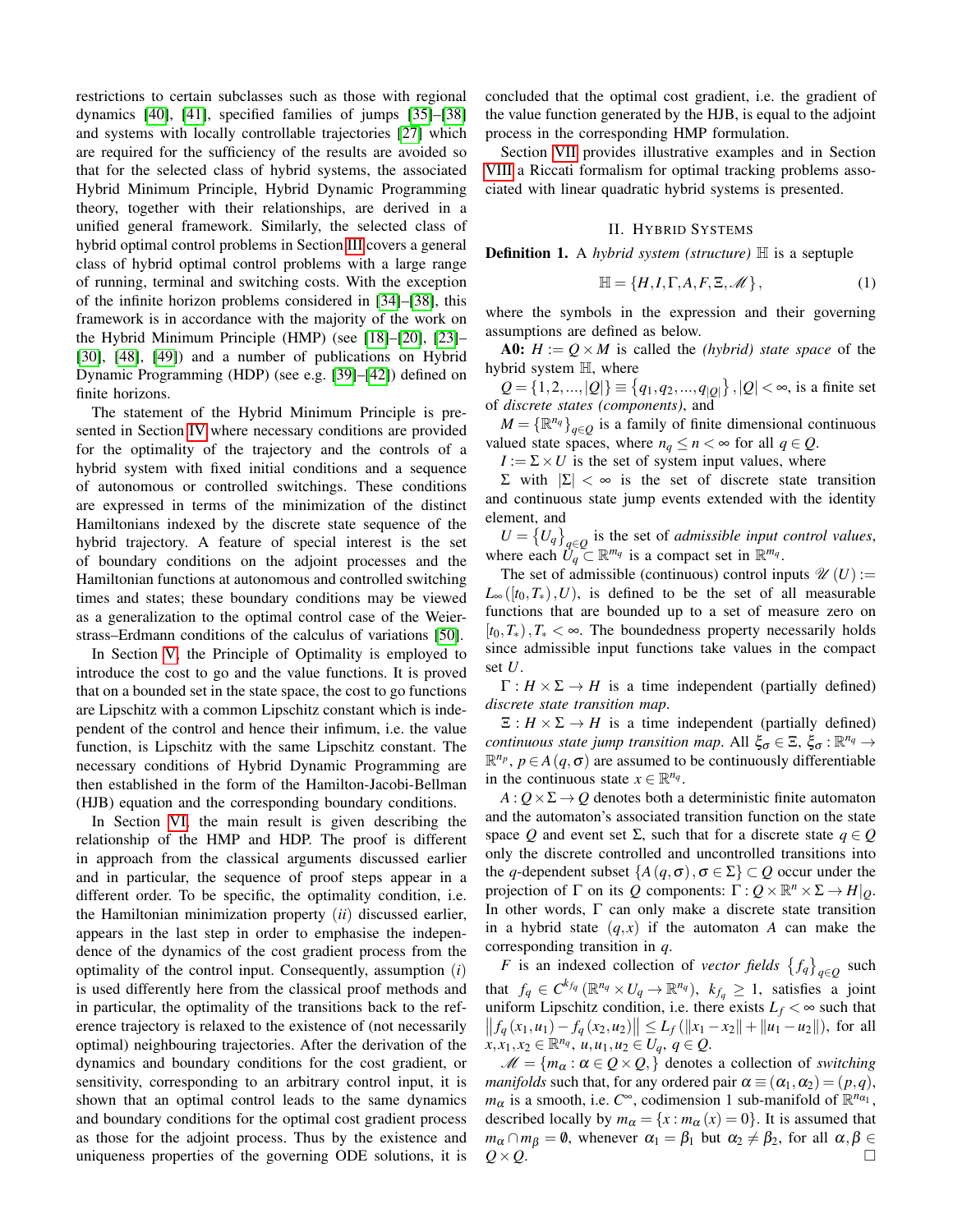We note that the case where  $m_{\alpha}$  is identified with its reverse ordered version  $m_{\overline{\alpha}}$  giving  $m_{\alpha} = m_{\overline{\alpha}}$  is not ruled out by this definition, even in the non-trivial case  $m_{p,p}$  where  $\alpha_1 = \alpha_2 = p$ . The former case corresponds to the common situation where the switching of vector fields at the passage of the continuous trajectory in one direction through a switching manifold is reversed if a reverse passage is performed by the continuous trajectory, while the latter case corresponds to the standard example of the bouncing ball.

Switching manifolds will function in such a way that whenever a trajectory governed by the controlled vector field meets the switching manifold transversally there is an autonomous switching to another controlled vector field or there is a jump transition in the continuous state component, or both. A transversal arrival on a switching manifold  $m_{q,r}$ , at state  $x_q \in m_{q,r} = \{x \in \mathbb{R}^{n_q} : m_{q,r}(x) = 0\}$  occurs whenever

<span id="page-2-3"></span>
$$
\nabla m_{q,r}(x_q)^T f_q(x_q, u_q) \neq 0,\tag{2}
$$

for  $u_q \in U_q$ , and  $q, r \in Q$ . It is further assumed that:

A1: The initial state  $h_0 := (q_0, x(t_0)) \in H$  is such that *m*<sub>*q*0,*q*<sub>*j*</sub></sub> (*x*<sub>0</sub>) ≠ 0, for all *q*<sub>*j*</sub> ∈ *Q*.  $\Box$ 

<span id="page-2-1"></span>**Definition 2.** A *hybrid input process* is a pair  $I_L \equiv I_L^{[t_0,t_f]}$ a pair  $I_L \equiv I_L^{(0,0)} :=$  $(S_L, u)$  defined on a half open interval  $[t_0, t_f)$ ,  $t_f < \infty$ , where  $u \in \mathcal{U}$  and  $S_L = ((t_0, \sigma_0), (t_1, \sigma_1), \cdots, (t_L, \sigma_L)), L < \infty$ , is a finite *hybrid sequence of switching events* consisting of a strictly increasing sequence of times  $\tau_L := \{t_0, t_1, t_2, \ldots, t_L\}$ and a *discrete event sequence*  $\sigma$  with  $\sigma_0 = id$  and  $\sigma_i \in \Sigma$ ,  $i \in \{1, 2, \cdots, L\}.$ 

Definition 3. A *hybrid state process* (or *trajectory*) is a triple  $(\tau_L, q, x)$  consisting of the sequence of switching times  $\tau_L = \{t_0, t_1, \ldots, t_L\}, L < \infty$ , the associated sequence of discrete states  $q = \{q_0, q_1, \ldots, q_L\}$ , and the sequence  $x(\cdot) = \{x_{q_0}(\cdot), x_{q_1}(\cdot), \dots, x_{q_L}(\cdot)\}\)$  of piece-wise differentiable functions  $x_{q_i}(\cdot): [t_i, t_{i+1}) \to \mathbb{R}$  $n_{q_i}$  .  $\Box$ 

Definition 4. The *input-state trajectory* for the hybrid system H satisfying A0 and A1 is a hybrid input  $I_L = (S_L, u)$  together with its corresponding hybrid state trajectory  $(\tau_L, q, x)$  defined over  $[t_0, t_f)$ ,  $t_f < \infty$ , such that it satisfies:

(*i*) *Continuous State Dynamics:* The continuous state component  $x(\cdot) = \{x_{q_0}(\cdot), x_{q_1}(\cdot), \ldots, x_{q_L}(\cdot)\}\)$  is a piecewise continuous function which is almost everywhere differentiable and on each time segment specified by τ*<sup>L</sup>* satisfies the dynamics equation

$$
\dot{x}_{q_i}(t) = f_{q_i}(x_{q_i}(t), u(t)), \qquad a.e. \ t \in [t_i, t_{i+1}), \qquad (3)
$$

with the initial conditions

$$
x_{q_0}(t_0) = x_0,
$$
  
\n
$$
x_{q_i}(t_i) = \xi_{\sigma_i} (x_{q_{i-1}}(t_i-)) := \xi_{\sigma_i} \left( \lim_{t \uparrow t_i} x_{q_{i-1}}(t) \right),
$$
\n(4)

for  $(t_i, \sigma_i) \in S_L$ . In other words,  $x(\cdot) =$  $\{x_{q_0}(\cdot), x_{q_1}(\cdot), \ldots, x_{q_L}(\cdot)\}\$  is a piecewise continuous function which is almost everywhere differentiable and is such that each  $x_{q_i}(\cdot)$  satisfies

$$
x_{q_i}(t) = x_{q_i}(t_i) + \int_{t_i}^t f_{q_i}(x_{q_i}(s), u(s)) ds,
$$
 (6)

for  $t \in [t_i, t_{i+1})$ .

(*ii*) *Autonomous Discrete Transition Dynamics:* An autonomous (uncontrolled) discrete state transition from *qi*−<sup>1</sup> to  $q_i$  together with a continuous state jump  $\xi_{\sigma_i}$  occurs at the *autonomous switching time t<sub><i>i*</sub> if  $x_{q_{i-1}}(t_i-) := \lim_{t \uparrow t_i} x_{q_{i-1}}(t)$ satisfies a switching manifold condition of the form

$$
m_{q_{i-1}q_i}\left(x_{q_{i-1}}\left(t_i-\right)\right) = 0,\tag{7}
$$

for  $q_i \in Q$ , where  $m_{q_{i-1}q_i}(x) = 0$  defines a  $(q_{i-1}, q_i)$ switching manifold and it is not the case that either (*i*)  $x_{q_{i-1}}(t_i-)\in\partial m_{q_{i-1}q_i}$  or (ii)  $f_{q_i-1}(x_{q_{i-1}}(t_i-), u_{q_{i-1}}(t_i-))\perp$  $\nabla m_{q_{i-1}q_i}(x_{q_{i-1}}(t_i-))$ , i.e.  $t_i$  is not a manifold termination instant (see [\[51\]](#page-14-10)). With the assumptions A0 and A1 in force, such a transition is well defined and labels the event  $\sigma_{q_{i-1}q_i}$  ∈ Σ, that corresponds to the hybrid state transition

$$
h(t_i) \equiv (q_i, x_{q_i}(t_i)) = \left( \Gamma(q_{i-1}, \sigma_{q_{i-1}q_i}), \xi_{\sigma_{q_{i-1}q_i}} \left( x_{q_{i-1}}^{(t_i-)} \right) \right). \tag{8}
$$

(*iii*) *Controlled Discrete Transition Dynamics:* A controlled discrete state transition together with a controlled continuous state jump  $\xi_{\sigma}$  occurs at the *controlled discrete event time t<sub>i</sub>* if  $t_i$  is not an autonomous discrete event time and if there exists a controlled discrete input event  $\sigma_{q_i-1q_i} \in \Sigma$  for which

$$
h(t_i) \equiv (q_i, x_{q_i}(t_i)) = \left( \Gamma(q_{i-1}, \sigma_{q_{i-1}q_i}), \xi_{\sigma_{q_{i-1}q_i}} \left( x_{q_{i-1}}^{(t_i-)} \right) \right), \quad (9)
$$

with 
$$
(t_i, \sigma_{q_{i-1}q_i}) \in S_L
$$
 and  $q_i \in A(q_{i-1})$ .

<span id="page-2-2"></span>Theorem 2.1. Existence and Uniqueness of Solution Trajectories for Hybrid Systems [\[51\]](#page-14-10): *A hybrid system* H *with an initial hybrid state* (*q*0, *x*0) *satisfying assumptions A0 and A1 possesses a unique hybrid input-state trajectory on* [*t*0,*T*∗∗)*, where T*∗∗ *is the least of*

(*i*) *T*<sup>∗</sup> ≤ ∞*, where* [*t*0,*T*∗) *is the temporal domain of the definition of the hybrid system,*

(*ii*) *a manifold termination instant T*<sup>∗</sup> *of the trajectory*  $h(t) = h(t, (q_0, x_0), (S_L, u))$ ,  $t \ge t_0$ , at which ei*ther*  $x(T_*) \in \partial m_{q(T_*)}$  *or*  $f_{q(T_*)}(x(T_*) \cdot u(T_*) \cdot u(T_*)$  ⊥  $\nabla m_q(T_*) (x(T_*)))$ .

We note that Zeno times, i.e. accumulation points of discrete transition times, are ruled out by Definitions 2, 3 and 4.

#### III. HYBRID OPTIMAL CONTROL PROBLEM

<span id="page-2-0"></span>A2: Let  $\{l_q\}_{q \in Q}, l_q \in C^{n_l}(\mathbb{R}^{n_q} \times U_q \to \mathbb{R}_+), n_l \ge 1$ , be a family of cost functions with  $n_l = 2$  unless otherwise stated;  $\left\{c_{\sigma_j}\right\}_{\sigma_j \in \Sigma} \in C^{n_c}(\mathbb{R}^{n_{q_{j-1}}} \times \Sigma \to \mathbb{R}_+)$ ,  $n_c \geq 1$ , be a family of switching cost functions; and  $g \in C^{n_g}(\mathbb{R}^{n_{q_f}} \to \mathbb{R}_+)$ ,  $n_g \ge 1$ , be a terminal cost function satisfying the following assumptions:

(*i*) There exists  $K_l < \infty$  and  $1 \leq \gamma_l < \infty$  such  $\left| \int_{a}^{x} |l_q(x, u)| \leq K_l \left( 1 + ||x||^{\gamma_l} \right) \text{ and } \left| \int_{a}^{t} (x_1, u_1) - l_q(x_2, u_2) \right| \leq K_l \left( 1 + ||x||^{\gamma_l} \right)$ *K*<sub>l</sub> ( $||x_1 - x_2|| + ||u_1 - u_2||$ ), for all  $x \in \mathbb{R}^{n_q}$ ,  $u \in U_q$ ,  $q \in Q$ .

(*ii*) There exists  $K_c < \infty$  and  $1 \leq \gamma_c < \infty$  such that  $|c_{\sigma_j}(x)| \leq$  $K_c$   $(1 + ||x||)^{\gamma_c}$ ,  $x \in \mathbb{R}^{n_{q_{j-1}}}, \sigma_j \in \Sigma$ .

(*iii*) There exists  $K_g < \infty$  and  $1 \leq \gamma_g < \infty$  such that  $|g(x)| \leq$  $K_g (1 + \|x\|^{\gamma_g}), x \in \mathbb{R}^{\tilde{n}_{q_f}}.$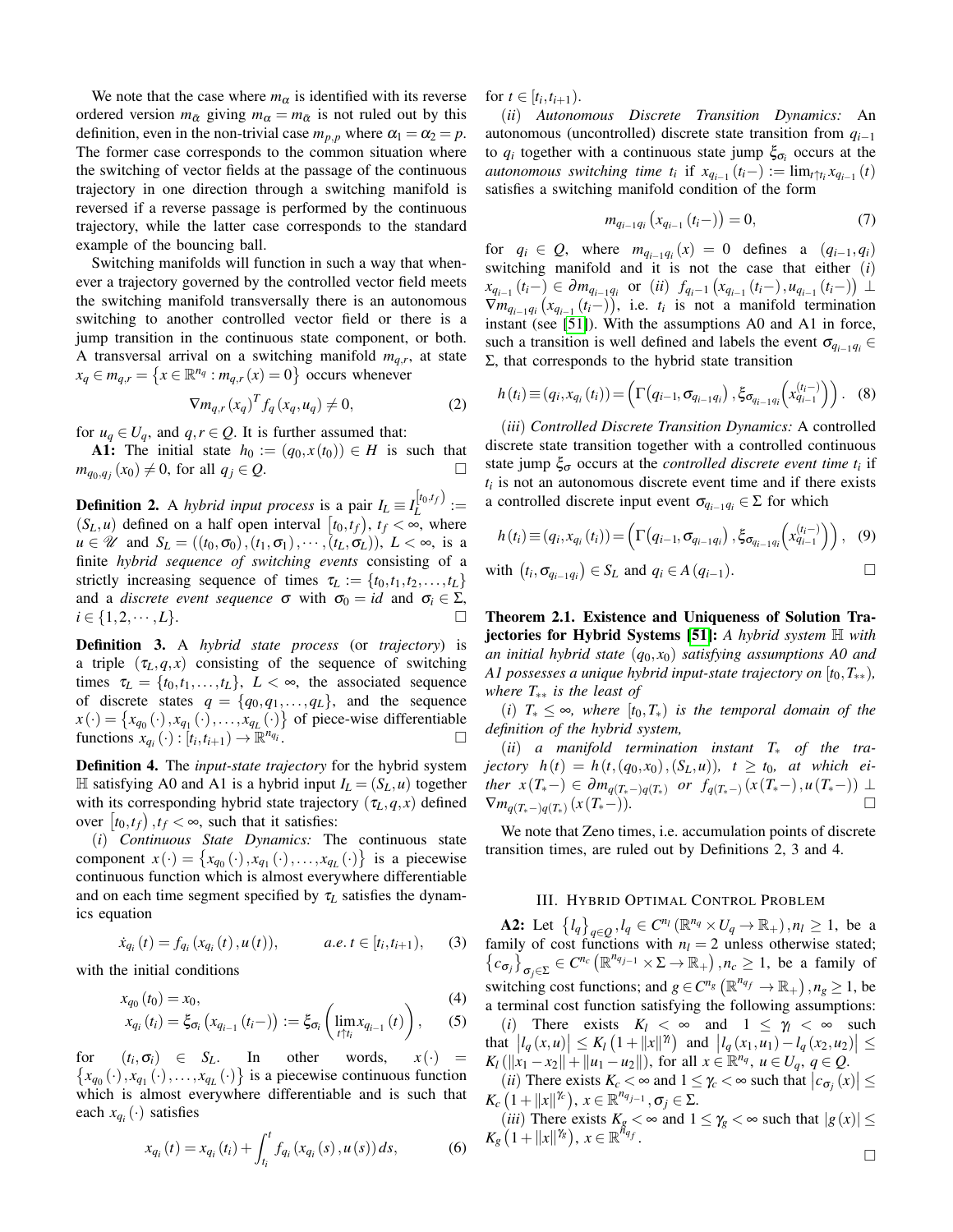Consider the initial time  $t_0$ , final time  $t_f < \infty$ , and initial hybrid state  $h_0 = (q_0, x_0)$ . With the number of switchings L held fixed, the set of all hybrid input trajectories in Def-inition [2](#page-2-1) with exactly  $L$  switchings is denoted by  $I_L$ , and for all  $I_L := (S_L, u) \in I_L$  the hybrid switching sequences take the form  $S_L = \{(t_0, id), (t_1, \sigma_{q_0q_1}), \dots, (t_L, \sigma_{q_{L-1}q_L})\} \equiv$  $\{(t_0, q_0), (t_1, q_1), \ldots, (t_L, q_L)\}$  and the corresponding continuous control inputs are of the form  $u \in \mathcal{U}$  =  $\bigcup_{i=0}^{L} L_{\infty}([t_i, t_{i+1}), U_{q_i}],$  where  $t_{L+1} = t_f$ .

Let  $I_L$  be a hybrid input trajectory that by Theorem [2.1](#page-2-2) results in a unique hybrid state process. Then hybrid performance functions for the corresponding hybrid input-state trajectory are defined as

$$
J(t_0, t_f, h_0, L; I_L) := \sum_{i=0}^{L} \int_{t_i}^{t_{i+1}} l_{q_i}(x_{q_i}(s), u_{q_i}(s)) ds
$$
  
+ 
$$
\sum_{j=1}^{L} c_{\sigma_j} (t_j, x_{q_{j-1}}(t_j -)) + g (x_{q_L}(t_f)). \quad (10)
$$

<span id="page-3-4"></span>Definition 5. The *Bolza Hybrid Optimal Control Problem* (BHOCP) is defined as the infimization of the hybrid cost [\(10\)](#page-3-1) over the family of hybrid input trajectories  $I_L$ , i.e.

<span id="page-3-2"></span>
$$
J^{o}(t_{0},t_{f},h_{0},L) = \inf_{I_{L} \in I_{L}} J(t_{0},t_{f},h_{0},L;I_{L}). \qquad (11)
$$

 $\Box$ 

<span id="page-3-5"></span>Definition 6. The *Mayer Hybrid Optimal Control Problem* (MHOCP) is defined as a special case of the BHOCP where  $l_q(x_q, u_q) = 0$  for all  $q \in Q$  and  $c_{\sigma_j}(t_j, x_{q_{j-1}}(t_j-)) = 0$  for all σ*<sup>j</sup>* ∈ Σ, 1 ≤ *j* ≤ *L*.

<span id="page-3-6"></span>*Remark* 3.1*. The Relationship between Bolza and Mayer Hybrid Optimal Control Problems:* In general, a BHCOP can be converted into an MHCOP with the introduction of the auxiliary state component *z* and the extension of the continuous valued state to

<span id="page-3-13"></span>
$$
\hat{x}_q := \left[ \begin{array}{c} z_q \\ x_q \end{array} \right].\tag{12}
$$

With the definition of the augmented vector fields as

$$
\dot{\hat{x}}_q = \hat{f}_q(\hat{x}_q, u_q) := \begin{bmatrix} l_q(x_q, u_q) \\ f_q(x_q, u_q) \end{bmatrix},
$$
\n(13)

subject to the initial condition

$$
\hat{h}_0 = (q_0, \hat{x}_{q_0}(t_0)) = \left(q_0, \left[\begin{array}{c} 0 \\ x_0 \end{array}\right]\right), \tag{14}
$$

and with the switching boundary conditions governed by the extended jump function defined as

<span id="page-3-14"></span>
$$
\hat{x}_{q_j}(t_j) = \hat{\xi}_{\sigma_j} \left( \hat{x}_{q_{j-1}}(t_j-) \right) := \begin{bmatrix} z_{q_{j-1}}(t_j-) + c_{\sigma_j} \left( x_{q_{j-1}}(t_j-) \right) \\ \xi_{\sigma_j} \left( x_{q_{j-1}}(t_j-) \right) \end{bmatrix},
$$
\n(15)

the cost [\(10\)](#page-3-1) of the BHOCP turns into the Mayer form with

$$
J(t_0, t_f, \hat{h}_0, L; I_L) := \hat{g}\left(\hat{x}_{q_L}\left(t_f\right)\right),\tag{16}
$$

where  $\hat{g}(\hat{x}_{q_L}(t_f)) = z_{q_L}(t_f) + g(x_{q_L}(t_f)).$ 

#### IV. HYBRID MINIMUM PRINCIPLE

<span id="page-3-7"></span><span id="page-3-0"></span>Theorem 4.1. [\[52\]](#page-14-11) *Consider the hybrid system* H *subject to assumptions A0-A2, and the HOCP* [\(11\)](#page-3-2) *for the hybrid performance function* [\(10\)](#page-3-1)*. Define the family of system Hamiltonians by*

$$
H_q(x_q, \lambda_q, u_q) = \lambda_q^T f_q(x_q, u_q) + l_q(x_q, u_q), \qquad (17)
$$

 $x_q, \lambda_q \in \mathbb{R}^{n_q}$ ,  $u_q \in U_q$ ,  $q \in Q$ . Then for an optimal switching *sequence q<sup>o</sup> and along the corresponding optimal trajectory x o , there exists an adjoint process* λ *o such that*

<span id="page-3-9"></span>
$$
\dot{x}_q^o = \frac{\partial H_{q^o}}{\partial \lambda_q} \left( x_q^o, \lambda_q^o, u_q^o \right),\tag{18}
$$

<span id="page-3-8"></span>
$$
\dot{\lambda}_q^o = -\frac{\partial H_{q^o}}{\partial x_q} \left( x_q^o, \lambda_q^o, u_q^o \right),\tag{19}
$$

<span id="page-3-1"></span>*almost everywhere*  $t \in [t_0, t_f]$  *with* 

$$
x_{q_0^o}^o(t_0) = x_0,
$$
\n(20)

<span id="page-3-12"></span><span id="page-3-3"></span>
$$
x_{q_j^o}^o(t_j) = \xi_{\sigma_j} \left( x_{q_{j-1}^o}^o(t_j - \right) \right),
$$
\n
$$
x_{q_j}^o(t_j) = \nabla g \left( x_{q_{j-1}^o}(t_j) \right)
$$
\n
$$
(21)
$$

$$
\lambda_{q_L^o}^o(t_f) = \nabla g\left(x_{q_L^o}^o(t_f)\right),\tag{22}
$$

$$
\lambda_{q_{j-1}^o}^o(t_j-) \equiv \lambda_{q_{j-1}^o}^o(t_j) = \nabla \xi_{\sigma_j}^T \lambda_{q_j^o}^o(t_j+) + \nabla c_{\sigma_j} + p \nabla m, \tag{23}
$$

 $where \, p \in \mathbb{R}$  when  $t_j$  indicates the time of an autonomous *switching, and p* = 0 *when t<sup>j</sup> indicates the time of a controlled switching. Moreover,*

<span id="page-3-11"></span><span id="page-3-10"></span>
$$
H_{q^o}(x^o, \lambda^o, u^o) \le H_{q^o}(x^o, \lambda^o, u), \qquad (24)
$$

*for all*  $u \in U_{q}$ <sup>*o*</sup>, that is to say the Hamiltonian is minimized *with respect to the control input, and at a switching time t<sup>j</sup> the Hamiltonian satisfies*

$$
H_{q_{j-1}^o}(x^o, \lambda^o, u^o)|_{t_j^-} \equiv H_{q_{j-1}^o}(t_j)
$$
  
=  $H_{q_j^o}(t_j) \equiv H_{q_j^o}(x^o, \lambda^o, u^o)|_{t_j^+}.$  (25)

We note that the gradient of the state transition jump map  $\nabla \xi_{\sigma_j} = \frac{\partial \xi_{\sigma_j}(x_{q_{j-1}})}{\partial x_{q_{j-1}}}$  $\frac{\sigma_j(x_{q_{j-1}})}{\partial x_{q_{j-1}}} \equiv \frac{\partial x_{q_j}}{\partial x_{q_{j-1}}}$  $\frac{\partial x_{q_j}}{\partial x_{q_{j-1}}}$  is not necessarily square due to the possibility of changes in the state dimension, but the boundary conditions [\(23\)](#page-3-3) are well-defined for hybrid optimal control problems satisfying A0-A2.

*Remark* 4.2*.* For an HOCP represented in the Bolza form (as in Definition [5\)](#page-3-4) and the corresponding Mayer representation (as in Definition [6](#page-3-5) and through Remark [3.1\)](#page-3-6) the corresponding HMP results are given by (see also [\[19\]](#page-13-23))

$$
\hat{\lambda}_q^T \hat{f}_q(\hat{x}_q, u_q) \equiv \hat{H}_q(\hat{x}, \hat{\lambda}, u) \n= H_q(x, \lambda, u) \equiv \lambda_q^T f_q(x_q, u_q) + l_q(x_q, u_q), \quad (26)
$$

and

$$
\hat{\lambda}_q(t) = \begin{bmatrix} 1 \\ \lambda_q(t) \end{bmatrix} . \tag{27}
$$

 $\Box$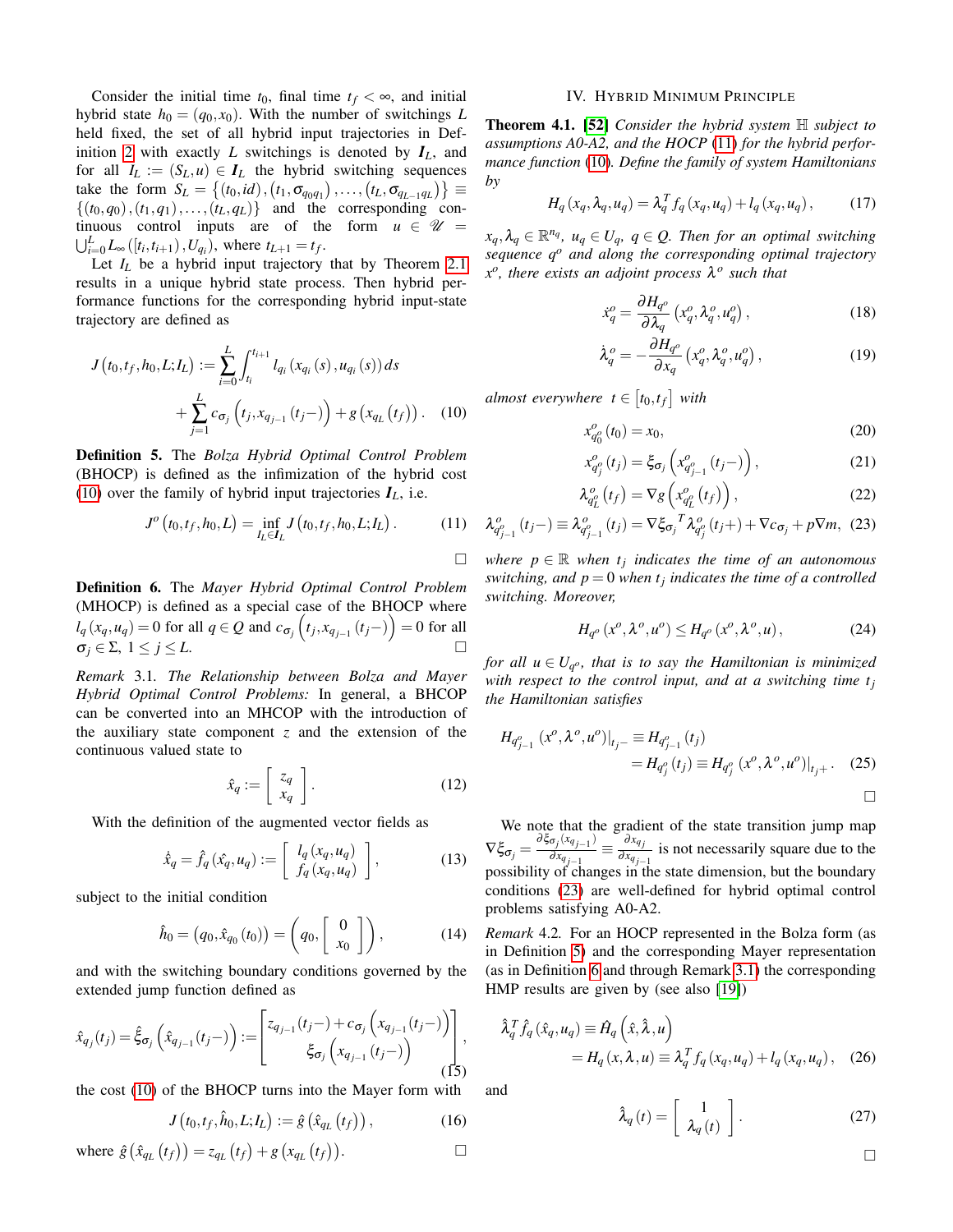#### V. HYBRID DYNAMIC PROGRAMMING

<span id="page-4-0"></span>Definition 7. Consider the hybrid system [\(1\)](#page-1-1) and the class of HOCP [\(11\)](#page-3-2) with the hybrid cost [\(10\)](#page-3-1). At an arbitrary instant  $t \in [t_0, t_f]$ , an initial hybrid state  $h = (q, x) \in Q \times \mathbb{R}^{n_q}$ , and a specified number of remaining switchings *L*− *j*+1 corresponding to  $t \in (t_{j-1}, t_j]$ , the *cost to go* subject to the hybrid input process  $I_{L-j+1} \equiv I_{L-j+1}^{[t,t_f]}$  $\prod_{L-j+1}^{L^*,r}$  is given by

$$
J(t, t_f, q, x, L - j + 1; I_{L-j+1})
$$
  
=  $\int_{t}^{t_j} l_q(x_q, u_q) ds + \sum_{i=j}^{L} c_{\sigma_{q_{i-1}q_i}}(t_i, x_{q_{i-1}}(t_i-))$   
+  $\sum_{i=j}^{L} \int_{t_i}^{t_{i+1}} l_{q_i}(x_{q_i}(s), u(s)) ds + g(x_{q_L}(t_f)).$  (28)

The *value function* is defined as the optimal cost to go over the corresponding family of hybrid control inputs, i.e.

<span id="page-4-2"></span>
$$
V(t,q,x,L-j+1) := \inf_{I_{L-j+1}} J(t,t_f,q,x,L-j+1;I_{L-j+1}). \tag{29}
$$

<span id="page-4-3"></span>Theorem 5.1. *With the assumptions A0-A2 in force, the value function* [\(29\)](#page-4-2) *is Lipschitz in x uniformly in t for all*  $t \in \bigcup_{i=0}^{L} (t_i, t_{i+1})$ *, i.e. for*  $B_r = \{x \in \mathbb{R}^n : ||x|| < r\}$  *and for all*  $t \in (t_i, t_{i+1})$ ,  $x \equiv x_t \in B_r$  there exist a neighbourhood  $N_{r_x}(x_t)$ *and a constant* 0 < *K* < ∞ *such that*

<span id="page-4-11"></span>
$$
|V(t,q,x_t,L-j+1)-V(s,q,x_s,L-j+1)|
$$

for 
$$
s \in (t_i, t_{i+1})
$$
 and  $x_s \in N_{r_x}(x_t)$ .

*Proof:* See Appendix [A.](#page-14-12)

**Definition 8.** Let  $M_{(i)}$  denote the set of all  $(t, x) \in$  $\mathbb{R} \times \bigcup_{i=0}^{L} \mathbb{R}^{n_{q_i}}$  for which the *i*'th derivatives of *V* exist and are continuous.

Note that from Theorem [5.1,](#page-4-3) it is concluded that  $M_{(0)} \supseteq M$  $\bigcup_{i=0}^{L} (t_i, t_{i+1}) \times \mathbb{R}^{n_{q_i}}$ , i.e. the value function is at most discontinuous at the switching instants with non-zero switching costs and non-identity jump maps.

Corollary 5.2. *From Theorem [5.1](#page-4-3) and Rademacher's theorem (see e.g. [\[7\]](#page-13-8), [\[53\]](#page-14-13), [\[54\]](#page-14-14)), the Lipschitz property of the value function implies the differentiability almost everywhere, and hence the set*  $M_{(1)}$  *is dense in*  $\bigcup_{i=0}^{L} [t_i, t_{i+1}] \times \mathbb{R}^{n_{q_i}}$ .

<span id="page-4-9"></span>Theorem 5.3. [\[52\]](#page-14-11) *Consider the hybrid system* H *and the HOCP* [\(11\)](#page-3-2) *together with the assumptions A0-A2 as above. Then for all*  $(t, x_{q_i}) \in M_{(1)}$ ,  $q_i \in Q$ , the Hamilton-Jacobi-*Bellman (HJB) equation holds, i.e.*

<span id="page-4-10"></span>
$$
-\frac{\partial V}{\partial t} = \inf_{u_{q_i}} \left\{ l_{q_i}(x_{q_i}, u_{q_i}) + \left\langle \nabla V, f_{q_i}(x_{q_i}, u_{q_i}) \right\rangle \right\},\qquad(31)
$$

 $a.e. t \in (t_i, t_{i+1}), 0 \le i \le L$  subject to the terminal condition

$$
V(t_f, q_L, x, 0) = g(x_{q_L}),
$$
\n(32)

*and at the switching times*  $t_j \in \tau_L = \{t_1, \dots, t_L\}$  *subject to the boundary conditions*

$$
V(t_j, q, x, L-j+1) = \min_{\sigma_j \in \Sigma_j} \{ V(t_j, \Gamma(q, \sigma_j), \xi_{\sigma_j}(x), L-j) + c_{\sigma_j}(x) \},\tag{33}
$$

$$
l_q(x, u^o(t_j-, x)) + \langle \nabla V, f_q(x, u^o(t_j-, x)) \rangle
$$
  
\n
$$
\equiv \frac{-\partial}{\partial t} V(t_j-, q, x, L-j+1) = \frac{-\partial}{\partial t} V(t_j, \Gamma(q, \sigma_j), \xi_{\sigma_j}(x), L-j)
$$
  
\n
$$
\equiv l_{\Gamma(q, \sigma_j)} (\xi_{\sigma_j}^{(x)}, u^o(t_j, \xi_{\sigma_j}^{(x)})) + \langle \nabla V, f_{\Gamma(q, \sigma_j)} (\xi_{\sigma_j}^{(x)}, u^o(t_j, \xi_{\sigma_j}^{(x)})) \rangle,
$$
\n(34)

*where if*  $(t_j, x) \in \mathbb{R} \times \mathbb{R}^{n_{q_{j-1}}}$  *belong to a controlled switching set then*  $\Sigma_i = \Sigma$  *subject to the automaton constraint that*  $\Gamma(q, \sigma_i)$  *is defined; and in the case of an autonomous switching, the set* Σ*<sup>j</sup> is reduced to a subset of discrete inputs which are consistent with the switching manifold condition*  $m_{q,\Gamma(q,\sigma_j)}(x_q) = 0$ . In the above equation, the notation  $u^o(t,x)$ *indicates the optimal [continuous valued] input corresponding to x at the instant t.*

<span id="page-4-5"></span><span id="page-4-4"></span>**Definition 9.** A feedback control input  $I_{L-i}^{[t,t_f]}$  $\int_{L-j+1}^{l^*,r_f} (t, q, x) =$  $(S_{L-j+1}, u_{q(\tau)}(\tau, x))$ ,  $\tau \in [t, t_f]$  is said to have an *admissible set of discontinuities*, if for each  $q \in Q$ , the discontinuities of the continuous valued feedback control  $u_q(t, x)$  and the discrete valued feedback input  $\sigma(t,q,x)$  are located on lower dimensional manifolds in the time and state space  $\mathbb{R} \times \mathbb{R}^{n_q}$ .  $\Box$ 

We note that by A0 an autonomous discrete valued control input  $\sigma$  necessarily satisfies the lower dimensional manifold switching set condition of Definition [9](#page-4-4) where the sets constitute *C* <sup>∞</sup> submanifolds.

*Remark* 5.4*.* For classical (i.e. non-hybrid) systems, a more detailed definition of a feedback control law with an admissible set of discontinuities can be found in [\[7,](#page-13-8) pp. 90–97]. The necessary conditions for the Lipschitz continuity of the optimal feedback control are discussed in [\[55\]](#page-14-15), [\[56\]](#page-14-16), and sufficient conditions for continuity with respect to initial conditions are given in [\[57\]](#page-14-17).

# <span id="page-4-1"></span>VI. THE RELATIONSHIP BETWEEN THE HYBRID MINIMUM PRINCIPLE AND HYBRID DYNAMIC PROGRAMMING

Theorem 6.1. Evolution of the Cost Sensitivity along a General Trajectory: *Consider the hybrid system* H *together with the assumptions A0-A2 and the hybrid cost to go* [\(28\)](#page-4-5)*. Then for a given hybrid feedback control*  $I_{L-j+1}^{[t,t_f]}(t,q,x)$  *with an admissible set of discontinuities, the sensitivity function*  $\nabla J \equiv \frac{\partial}{\partial x} J(t, t_f, q, x, L - j + 1; I_{L-j+1})$  satisfies:

<span id="page-4-6"></span>
$$
\frac{d}{dt}\nabla J = -\left(\left[\frac{\partial f_q(x, u)}{\partial x}\right]^T \nabla J + \frac{\partial l_q(x, u)}{\partial x}\right),\qquad(35)
$$

*subject to the terminal conditions:*

<span id="page-4-8"></span><span id="page-4-7"></span>
$$
\nabla J\left(t_f, q_L, x, 0; I_0\right) = \nabla g\left(x\right),\tag{36}
$$

*and the boundary conditions:*

$$
\nabla J(t_j-, q_{j-1}, x, L-j+1; I_{L-j+1})
$$
  
\n
$$
\equiv \nabla J(t_j, q_{j-1}, x, L-j+1; I_{L-j+1})
$$
  
\n
$$
= \nabla \xi_{\sigma_j} \Big|_x^T \nabla J(t_j+, q_j, \xi_{\sigma_j}(x), L-j; I_{L-j}) + p \nabla m \Big|_x + \nabla c \Big|_x,
$$
\n(37)

*with*  $p = 0$  *when*  $(t_j, x) \in \mathbb{R} \times \mathbb{R}^{n_{q_j-1}}$  *belong to a controlled switching set, and*

*and*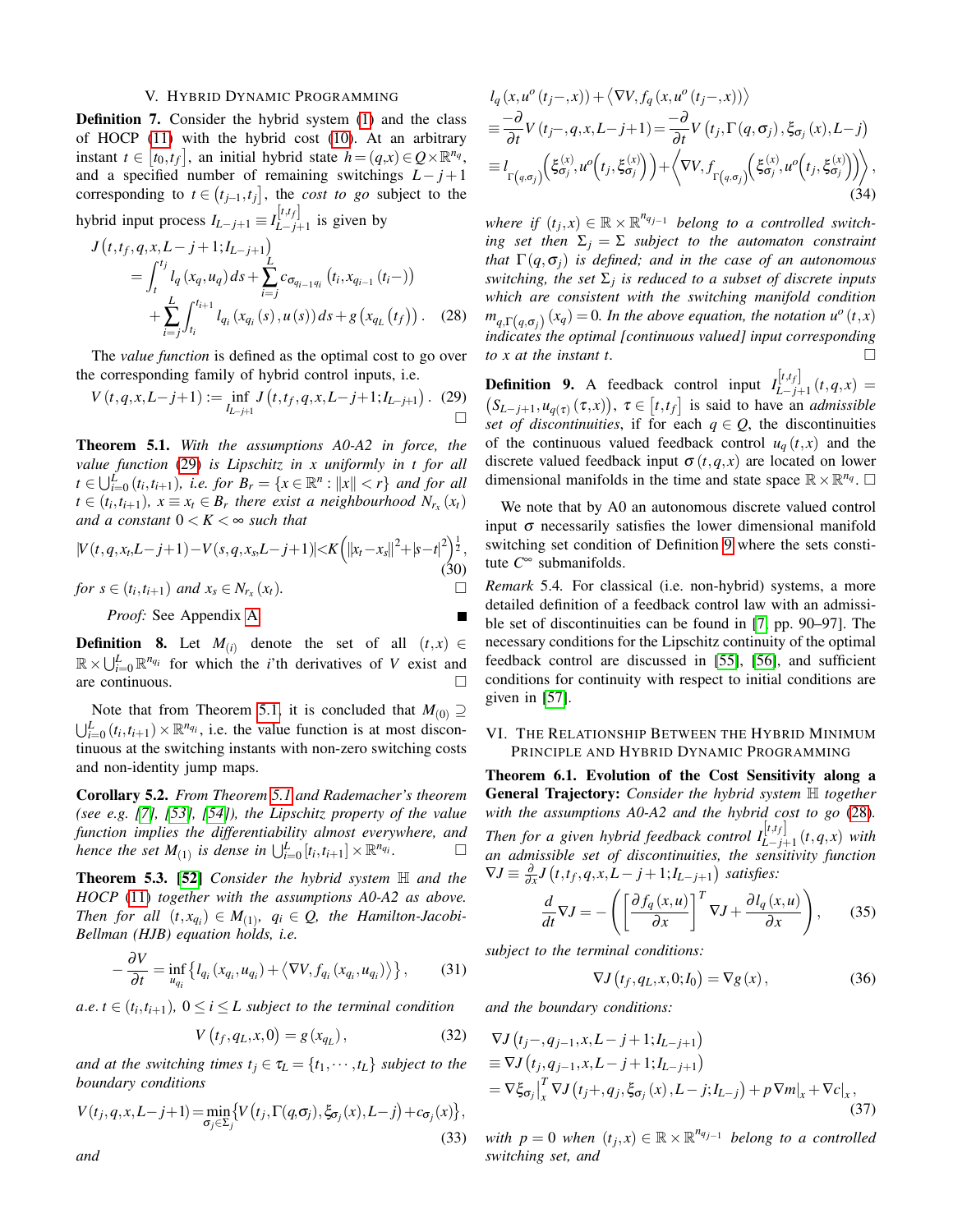<span id="page-5-0"></span>
$$
p = \frac{\left[\nabla J\left(t_j + , q_j, \xi_{\sigma_j}\left(x\right), L - j; I_{L-j}\right)\right]^T f_{q_j, \xi}^{\xi, q_{j-1}} + l_{q_j, \xi}^{q_{j-1}}}{\nabla m^T f_{q_{j-1}}\left(x, u\left(t_j - \right)\right)},
$$
 (38)

 $when (t_j, x) \in \mathbb{R} \times \mathbb{R}^{n_{q_{j-1}}}$  *belong to an autonomous switching set, and where in the above equation*  $f_{q_j,\xi}^{\xi,q_{j-1}} :=$  $f_{q_j}\Big(\xi_{\sigma_j}\Big(x_{q_{j-1}}(t_j-)\Big), u_{q_j}(t_j)\Big) - \nabla \xi f_{q_{j-1}}\Big(x_{q_{j-1}}(t_j-), u_{q_{j-1}}(t_j-)\Big)$ and  $l_{q_j,\xi}^{q_{j-1}} := l_{q_j} \left( \xi_{\sigma_j} (x_{q_{j-1}}), u_{q_j}(t_j) \right) - l_{q_{j-1}} \left( x_{q_{j-1}}, u_{q_{j-1}}(t_j-) \right)$ .

*Proof:* We first prove that [\(35\)](#page-4-6) holds for  $t \in (t_L, t_{L+1}] \equiv (t_L, t_f]$  with the terminal condition [\(36\)](#page-4-7). Then by assuming that [\(35\)](#page-4-6) holds for  $t \in (t_j, t_{j+1}], j \leq L$  we show that it also holds for  $t \in (t_{j-1}, t_j]$  with the boundary condition [\(37\)](#page-4-8), with  $p = 0$  when  $t_j$  indicates the time of a controlled switching, and with *p* given by [\(38\)](#page-5-0) when  $t_j \in \tau_L$  indicates the time of an autonomous switching. Hence, by mathematical induction, the relation is proved for all  $t \in [t_0, t_f]$ .

(*i*) No Switching Ahead: First, consider a Lebesgue time  $t \in [t_L, t_{L+1}] \equiv [t_L, t_f]$  and the hybrid trajectory passing through  $(q_L, x)$ , and consider the cost to go [\(28\)](#page-4-5) for  $I_0$  which is

$$
J(t, q_L, x, 0; I_0) = \int_t^{t_f} l_{q_L}(x_s, u_s) \, ds + g\left(x_f\right). \tag{39}
$$

Since by Definition [9](#page-4-4) the discontinuities in *x* of  $I_0^{[t,t_f]}$  $u^{[t,t_f]}$  lie on lower dimensional sets which are closed in the induced topology of the space, the partial derivative of *J* with respect to *x* exists in an open neighbourhood of  $(t, x)$ , and is derived as

$$
\frac{\partial J(t, q_L, x, 0; I_0)}{\partial x} = \frac{\partial}{\partial x} \int_t^{t_f} l_{q_L} \left( x_{q_L}^{(s)}, u_{q_L}^{(s)} \right) ds + \frac{\partial}{\partial x} g \left( x_{q_L}^{(t_f)} \right) \n= \int_t^{t_f} \frac{\partial}{\partial x} l_{q_L} (x_s, u_s) ds + \frac{\partial}{\partial x} g (x_f), \quad (40)
$$

which is equivalent to

<span id="page-5-7"></span>
$$
\frac{\partial J(t, q_L, x, 0; I_0)}{\partial x} = \int_t^{t_f} \left[ \frac{\partial x_s}{\partial x} \right]^T \frac{\partial l_{q_L}(x_s, u_s)}{\partial x_s} ds + \left[ \frac{\partial x_f}{\partial x} \right]^T \frac{\partial g(x_f)}{\partial x_f}.
$$
\n(41)

Taking  $t = t_f$  the terminal condition for  $\frac{\partial J}{\partial x}$  is seen to be determined by

$$
\frac{\partial J\left(t_f, q_L, x, 0; I_0\right)}{\partial x} = \nabla_{x_f} g\left(x_f\right) \equiv \nabla g\left(x\right),\tag{42}
$$

because  $x_f = x$  when  $t = t_f$ . Hence, [\(36\)](#page-4-7) is proved. With the notation  $x_s = \phi_{q_L}(s, t, x)$  and with the smoothness provided by the assumptions A0-A2 for the given control input with an admissible set of discontinuities, we have

$$
\frac{d}{ds}\left(\frac{\partial}{\partial x}x_s\right) = \frac{d}{ds}\left(\frac{\partial}{\partial x}\phi_{q_L}(s,t,x)\right)
$$
\n
$$
= \frac{\partial}{\partial x}\left(\frac{d}{ds}\phi_{q_L}(s,t,x)\right) = \frac{\partial}{\partial x}\left(f_{q_L}(\phi_{q_L}(s,t,x),u)\right), \quad (43)
$$

from which we obtain

<span id="page-5-1"></span>
$$
\frac{d}{ds}\left(\frac{\partial x_s}{\partial x}\right) = \left[\frac{\partial f_{q_L}}{\partial x_s}\right]^T \frac{\partial \phi_{q_L}(s,t,x)}{\partial x},\tag{44}
$$

with  $\frac{\partial \phi_{q_L}(t,t,x)}{\partial x} = I_{n_{q_L} \times n_{q_L}}$ , since  $\phi_{q_L}(t,t,x) = x$ . Let  $\Phi_{s,t}^{q_L} \in \mathbb{R}^{n_{q_L} \times n_{q_L}}$ denote the solution of

<span id="page-5-2"></span>
$$
\dot{\Phi}_{s,t}^{q_L} = \nabla_{x_s} f_{q_L}(x_s, u_s)^T \Phi_{s,t}^{q_L} \equiv \left[ \frac{\partial f_{q_L}(x_s, u_s)}{\partial x_s} \right]^T \Phi_{s,t}^{q_L}, \quad (45)
$$

with  $\Phi_{t,t}^{q_L} = I_{n_{q_L} \times n_{q_L}}$ . By the uniqueness of the solutions to [\(44\)](#page-5-1) and  $(45)$ :

<span id="page-5-3"></span>
$$
\frac{\partial}{\partial x}\phi_{q_L}(s,t,x) = \Phi_{s,t}^{q_L},\tag{46}
$$

for all  $x \in \mathbb{R}^{n_{q}}$ . Also by the semi-group property:

$$
x = \phi_{q_L}(s, t, x_t) = \phi_{q_L}(s, t, \phi_{q_L}(t, s, x)),
$$
 (47)

and hence by taking the derivative with respect to *x* we have

$$
I_{n_{q_L} \times n_{q_L}} = \left. \frac{\partial \phi_{q_L}(s, t, z)}{\partial z} \right|_{z = \phi(t, s, x_s)} \frac{\partial \phi_{q_L}(t, s, x)}{\partial x}, \tag{48}
$$

which by [\(46\)](#page-5-3) is equivalent to

<span id="page-5-6"></span>
$$
I_{n_{q_L} \times n_{q_L}} = \Phi_{s,t}^{q_L} \Phi_{t,s}^{q_L}.
$$
 (49)

For all  $r, s, t \in (t_L, t_f]$  it is the case that

<span id="page-5-5"></span>
$$
\frac{d}{ds}\Phi_{s,r}^{q_L} = \left[\frac{\partial f_{q_L}(x_s, u_s)}{\partial x_s}\right]^T \Phi_{s,r}^{q_L}, \qquad \Phi_{r,r}^{q_L} = I_{n_{q_L} \times n_{q_L}}, \quad (50)
$$

$$
\frac{d}{ds} \left( \Phi_{s,t}^{q} \Phi_{t,r}^{q} \right) = \left( \left[ \frac{\partial f_{q_L}(x_s, u_s)}{\partial x_s} \right]^T \Phi_{s,t}^{q_L} \right) \Phi_{t,r}^{q_L}
$$
\n
$$
= \left[ \frac{\partial f_{q_L}(x_s, u_s)}{\partial x_s} \right]^T \left( \Phi_{s,t}^{q} \Phi_{t,r}^{q_L} \right), \quad (51)
$$

where for [\(51\)](#page-5-4) at  $s = r$  the condition  $\Phi_{r,t}^{q_L} \Phi_{t,r}^{q_L} = I_{n_{q_L} \times n_{q_L}}$  holds. Hence, from the uniqueness of the solution to the ODEs [\(50\)](#page-5-5) and [\(51\)](#page-5-4) we obtain  $\Phi_{s,t}^{q} \Phi_{t,r}^{q} = \Phi_{s,r}^{q}$ . Furthermore, [\(49\)](#page-5-6) gives

<span id="page-5-4"></span>
$$
0 = \frac{d\Phi_{s,t}^{q_L}}{dt} \Phi_{t,s}^{q_L} + \Phi_{s,t}^{q_L} \frac{d\Phi_{t,s}^{q_L}}{dt},
$$
\n(52)

and hence

$$
\frac{d\Phi_{s,t}^{q_L}}{dt} = -\Phi_{s,t}^{q_L} \frac{d\Phi_{t,s}^{q_L}}{dt} \left[\Phi_{t,s}^{q_L}\right]^{-1}
$$
\n
$$
= -\Phi_{s,t}^{q_L} \left[\frac{\partial f_{q_L}(x_t, u_t)}{\partial x_t}\right]^T \Phi_{t,s}^{q_L} \left[\Phi_{t,s}^{q_L}\right]^{-1} = -\Phi_{s,t}^{q_L} \left[\frac{\partial f_{q_L}(x_t, u_t)}{\partial x_t}\right]^T.
$$
\n(53)

Differentiating [\(41\)](#page-5-7) with respect to *t* along a trajectory  $(q_L, x)$  gives

$$
\frac{d}{dt} \frac{\partial J(t, q_L, x, 0; I_0)}{\partial x}
$$
\n
$$
= \frac{d}{dt} \int_t^{t_f} \frac{\partial \phi_{q_L}^{(s,t,x)} }{\partial x} \frac{\partial l_{q_L}^{(z,u_s)}}{\partial z} \Big|_{z = \phi_{q_L}(s,t,x)} ds + \frac{d}{dt} \frac{\partial \phi_{q_L}^{(t_f,x)} }{\partial x} \frac{\partial g}{\partial z} \Big|_{z = \phi_{q_L}(t_f,t,x)}
$$
\n
$$
= -\left\{ \left[ \frac{\partial \phi_{q_L}(s,t,x)}{\partial x} \right]^T \frac{\partial l_{q_L}(z,u_s)}{\partial z} \Big|_{z = \phi_{q_L}(s,t,x)} \right\}_{s=t} + \int_t^{t_f} \frac{d}{dt} \left\{ \left[ \frac{\partial \phi_{q_L}(s,t,x)}{\partial x} \right]^T \frac{\partial l_{q_L}(z,u_s)}{\partial z} \Big|_{z = \phi_{q_L}(s,t,x)} \right\} ds + \frac{d}{dt} \left[ \frac{\partial \phi_{q_L}(t_f,t,x)}{\partial x} \right]^T \frac{\partial g}{\partial z} \Big|_{z = \phi_{q_L}(t_f,t,x)} = -\left\{ I_{n \times n} \cdot \frac{\partial l_{q_L}(x_t,u_t)}{\partial x_t} \right\}
$$
\n
$$
+ \int_t^{t_f} \left\{ -\left[ \frac{\partial f_{q_L}(x_t,u_t)}{\partial x_t} \right]^T \left[ \frac{\partial \phi_{q_L}(s,t,x)}{\partial x} \right]^T \frac{\partial l_{q_L}(z,u_s)}{\partial z} \Big|_{z = \phi_{q_L}(s,t,x)} + 0 \right\} ds
$$
\n
$$
+ \left\{ -\left[ \frac{\partial f_{q_L}(x_t,u_t)}{\partial x_t} \right]^T \left[ \frac{\partial \phi_{q_L}(t_f,t,x)}{\partial x} \right]^T \frac{\partial g(z)}{\partial z} \Big|_{z = \phi_{q_L}(t_f,t,x)} + 0 \right\}, \tag{54}
$$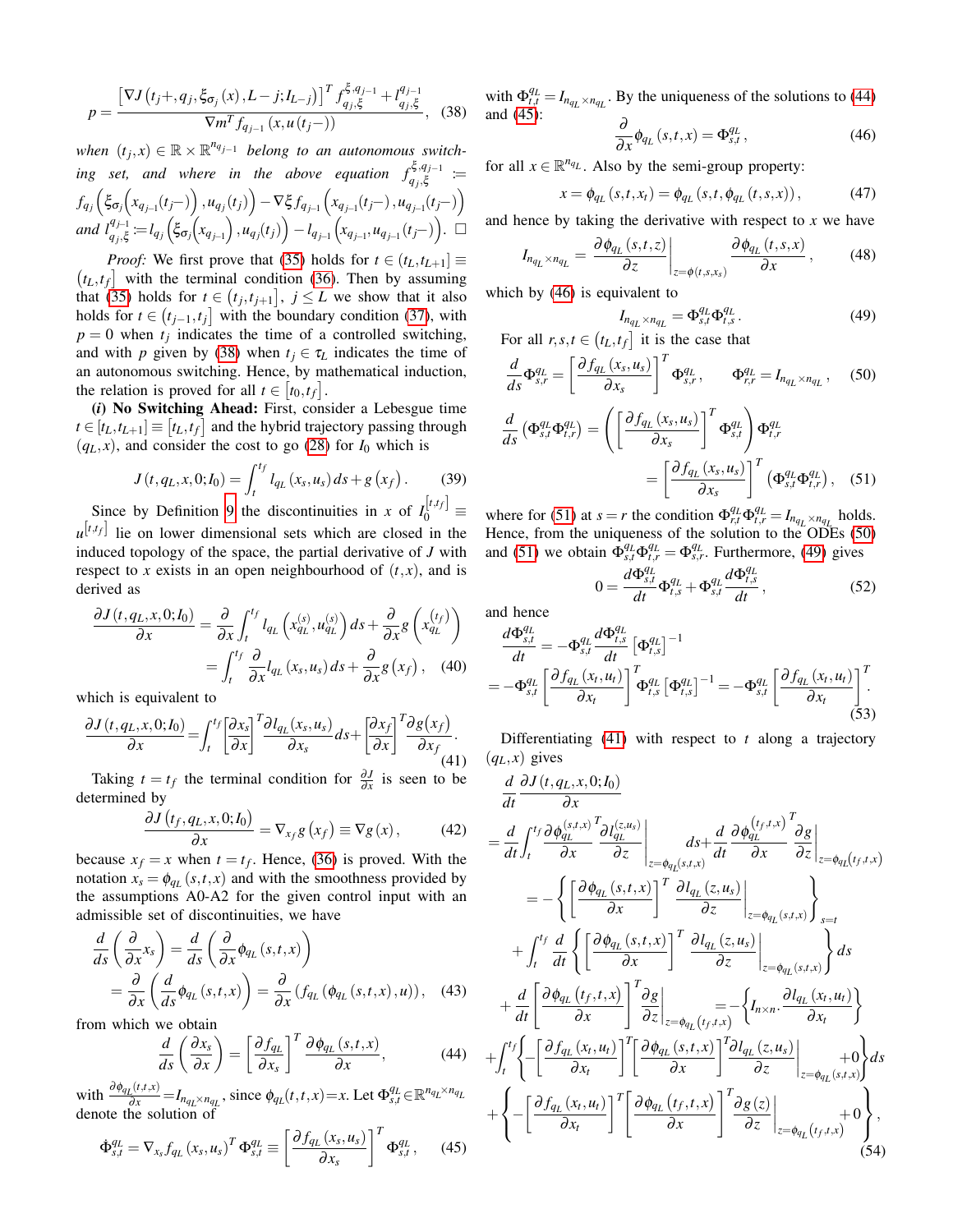where the zero terms arise from

$$
\frac{d}{dt}\nabla_z l_{q_L}(z, u_s)\Big|_{z=\phi_{q_L}(s, t, x)} = \frac{d}{dt}\nabla_{x_s} l_{q_L}(x_s, u_s) = 0,\qquad(55)
$$

$$
\frac{d}{dt}\nabla_z g(z, u_s)\big|_{z=\phi_{q_L}(t_f, t, x)} = \frac{d}{dt}\nabla_{x_f} g(x_f) = 0.
$$
 (56)

Hence,

$$
\frac{d}{dt} \frac{\partial J(t, q_L, x, 0; I_0)}{\partial x} = -\frac{\partial l_{q_L}(x_t, u_t)}{\partial x_t} \n- \left[ \frac{\partial f_{q_L}^{(x_t, u_t)}}{\partial x_t} \right]^T \left\{ \int_t^{t_f} \left[ \frac{\partial x_s}{\partial x} \right]^T \frac{\partial l_{q_L}^{(x_s, u_s)}}{\partial x_s} ds + \left[ \frac{\partial x_f}{\partial x} \right]^T \frac{\partial g(x_f)}{\partial x_f} \right\},
$$
\n(57)

which gives

$$
\frac{d}{dt}\frac{\partial J(t,q_L,x,0;I_0)}{\partial x} = -\left[\frac{\partial f_{q_L}^{(x,u)}}{\partial x}\right]^T \frac{\partial J(t,q_L,x,0;I_0)}{\partial x} - \frac{\partial l_{q_L}^{(x,u)}}{\partial x},\tag{58}
$$

with

$$
\frac{\partial J}{\partial x}\left(t_f, q_L, x, 0; I_0^{[t_f, t_f]}\right) = \nabla_{x_f} g\left(x_f\right) \equiv \nabla_x g\left(x\right). \tag{59}
$$

(*ii*) A Controlled Switching Ahead: Now assume that [\(35\)](#page-4-6) holds for  $\theta \in (t_j, t_{j+1}], j \leq L$  when  $t_j \in \tau_L$  indicates a time of a controlled switching. Then for  $t_{i-1} < t \leq t_i < \theta \leq t_{i+1}$ 

$$
J\left(t, q_{j-1}, x, L-j+1; I_{L-j+1}^{\left[t, t_{f}\right]} \right) = \int_{t}^{t_{j}} I_{q_{j-1}}^{(x_{s}, u_{s})} ds + c_{\sigma_{j}}^{(x(t_{j}-))} + \int_{t_{j}}^{\theta} I_{q_{j}}^{(x_{\omega}, u_{\omega})} d\omega + J\left(\theta, q_{j}, x_{\theta}, L-j; I_{L-j}^{\left[\theta, t_{f}\right]} \right), \quad (60)
$$

where

<span id="page-6-3"></span>
$$
x_{\theta} = \xi \left( x_t + \int_t^{t_j^-} f_{q_{j-1}}(x_s, u_s) \, ds \right) + \int_{t_j}^{\theta} f_{q_j}(x_{\omega}, u_{\omega}) \, d\omega. \tag{61}
$$

This gives

$$
\frac{\partial J(t, q_{j-1}, x, L-j+1; I_{L-j+1})}{\partial x} = \frac{\partial}{\partial x} \int_{t}^{t_j} l_{q_{j-1}}^{(x_s, u_s)} ds \n+ \frac{\partial c_{\sigma_j}^{(x(t_j-))}}{\partial x} + \frac{\partial}{\partial x} \int_{t_j}^{\theta} l_{q_j}^{(x_\omega, u_\omega)} d\omega + \frac{\partial J(\theta, q_j, x_\theta, L-j; I_{L-j})}{\partial x},
$$
\n(62)

which is equivalent to

$$
\frac{\partial J\left(t, q_{j-1}, x, L-j+1; I_{L-j+1}\right)}{\partial x} = \int_{t}^{t_{j}} \left[\frac{\partial x_{s}}{\partial x}\right]^{T} \frac{\partial l_{q_{j-1}}^{(x_{s}, u_{s})}}{\partial x_{s}} ds \n+ \left[\frac{\partial x_{t_{j}}}{\partial x}\right]^{T} \frac{\partial c\left(x_{t_{j}}\right)}{\partial x_{t_{j}}}\n+ \int_{t_{j}}^{\theta} \left[\frac{\partial x_{\omega}}{\partial x}\right]^{T} \frac{\partial l_{q_{j}}\left(x_{\omega}, u_{\omega}\right)}{\partial x_{\omega}} d\omega \n+ \left[\frac{\partial x_{\theta}}{\partial x}\right]^{T} \frac{\partial J\left(\theta, q_{j}, x_{\theta}, L-j; I_{L-j}\right)}{\partial x_{\theta}}, \quad (63)
$$

with

$$
\frac{\partial x_{\theta}}{\partial x} = \int_{t_j}^{\theta} \frac{\partial f_{q_j}(x_{\omega}, u_{\omega})}{\partial x} d\omega + \frac{\partial \xi \left(x_t + \int_t^{t_j} f_{q_{j-1}}(x_s, u_s) ds\right)}{\partial x} \n= \int_{t_j}^{\theta} \frac{\partial f_{q_j}(x_{\omega}, u_{\omega})}{\partial x} d\omega + \frac{\partial \xi (x_{t_j-})}{\partial x}, \quad (64)
$$

from which we obtain

<span id="page-6-1"></span>
$$
\frac{\partial x_{\theta}}{\partial x} = \int_{t_j}^{\theta} \left[ \frac{\partial x_{\omega}}{\partial x} \right]^T \frac{\partial f_{q_j}(x_{\omega}, u_{\omega})}{\partial x_{\omega}} d\omega + \left[ \frac{\partial x_{t_j-}}{\partial x} \right]^T \frac{\partial \xi (x_{t_j-})}{\partial x_{t_j-}}.
$$
\n(65)

In particular, for  $x = x_t$  as  $t \uparrow t_j$  and for  $x_\theta$  as  $\theta \downarrow t_j$  equation [\(63\)](#page-6-0) becomes

$$
\frac{\partial J\left(t_{j-},q_{j-1},x_{t_{j-}},L-j+1;I_{L-j+1}\right)}{\partial x_{t_{j-}}} = \int_{t_{j-}}^{t_{j}} \left[\frac{\partial x_{s}}{\partial x}\right]^{T} \frac{\partial l_{q_{j-1}}(x_{s},u_{s})}{\partial x_{s}} ds \n+ \left[\frac{\partial x_{t_{j-}}}{\partial x_{t_{j-}}}\right]^{T} \frac{\partial c\left(x_{t_{j-}}\right)}{\partial x_{t_{j-}}} + \int_{t_{j}}^{t_{j+}} \left[\frac{\partial x_{s}}{\partial x}\right]^{T} \frac{\partial l_{q_{j}}(x_{s},u_{s})}{\partial x_{s}} ds \n+ \left[\frac{\partial x_{t_{j+}}}{\partial x_{t_{j-}}}\right]^{T} \frac{\partial J\left(t_{j+},q_{j},x_{t_{j+}},L-j;I_{L-j}\right)}{\partial x_{t_{j+}}}, \quad (66)
$$

which is equivalent to

$$
\frac{\partial J(t_j-,q_{j-1},x_{t_j-},L-j+1;I_{L-j+1})}{\partial x_{t_j-}} = \frac{\partial c(x_{t_j-})}{\partial x_{t_j-}} + \left[\frac{\partial x_{t_j+}}{\partial x_{t_j-}}\right]^T \frac{\partial J(t_j+,q_j,x_{t_j+},L-j;I_{L-j})}{\partial x_{t_j+}},\quad(67)
$$

and also [\(65\)](#page-6-1) turns into

$$
\frac{\partial x_{t_{j+}}}{\partial x_{t_{j-}}} = \int_{t_j}^{t_j+} \left[ \frac{\partial x_{\omega}}{\partial x} \right]^T \frac{\partial f_{q_j}(x_{\omega}, u_{\omega})}{\partial x_{\omega}} d\omega + \left[ \frac{\partial x_{t_j-}}{\partial x_{t_j-}} \right]^T \frac{\partial \xi(x_{t_j-})}{\partial x_{t_j-}},
$$
\nwhich gives\n(68)

 $\sim$   $\sim$   $\sqrt{2}$ 

<span id="page-6-2"></span>which gives

$$
\frac{\partial x_{t_{j+}}}{\partial x_{t_{j-}}} = \frac{\partial \xi(x_{t_{j-}})}{\partial x_{t_{j-}}} = \nabla \xi|_{x_{t_{j-}}}.
$$
\n(69)

Hence,

$$
\frac{\partial J\left(t_{j}, q_{j-1}, x_{t_{j}}, L-j+1; I_{L-j+1}^{[t_{j}, t_{f}]} \right)}{\partial x_{t_{j}}} = \frac{\partial c\left(x_{t_{j}}-x_{t_{j}}+1\right)}{\partial x_{t_{j}} + \nabla \xi|_{x_{t_{j}}}^{T}} \frac{\partial J\left(t_{j}+q_{j}, x_{t_{j}+}, L-j; I_{L-j}^{[t_{j}+t_{f}]} \right)}{\partial x_{t_{j}+}}.
$$
\n(70)

and therefore,  $(37)$  is shown to hold with  $p = 0$  for the controlled switching case. Writing

<span id="page-6-4"></span>
$$
J(t,q_{j-1},x,0;I_{L-j+1}) = \int_{t}^{t_j} l_{q_{j-1}}(x_s,u_s) ds
$$
  
+  $J(t,q_{j-1},x(t_j-),L-j+1;I_{L-j+1})$ , (71)

and following a similar procedure as in part (*i*) of the proof, equation [\(35\)](#page-4-6) is derived for  $t \in (t_{j-1}, t_j]$ .

<span id="page-6-0"></span>(*iii*) An Autonomous Switching Ahead: Now assume that [\(35\)](#page-4-6) holds for all  $\theta \in (t_j, t_{j+1}], j \leq L$  when  $t_j \in \tau_L$  indicates a time of an autonomous switching. Then taking the derivative of both sides of the equality [\(60\)](#page-6-2) with respect to *x* at  $t \in (t_{j-1}, t_j]$ , with  $t_{j-1}$  <  $t \le t_j$  <  $\theta$  ≤  $t_{j+1}$ , yields

$$
\frac{\partial J(t, q_{j-1}, x, L-j+1; I_{L-j+1})}{\partial x} = \frac{\partial}{\partial x} \int_t^{t_j} l_{q_{j-1}}^{(x_s, u_s)} ds + \frac{\partial c(x(t_j-))}{\partial x} + \frac{\partial}{\partial x} \int_{t_j}^{\theta} l_{q_j}(x_{\omega}, u_{\omega}) d\omega + \frac{\partial J(\theta, q_j, x_{\theta}, L-j; I_{L-j})}{\partial x}, \quad (72)
$$

which gives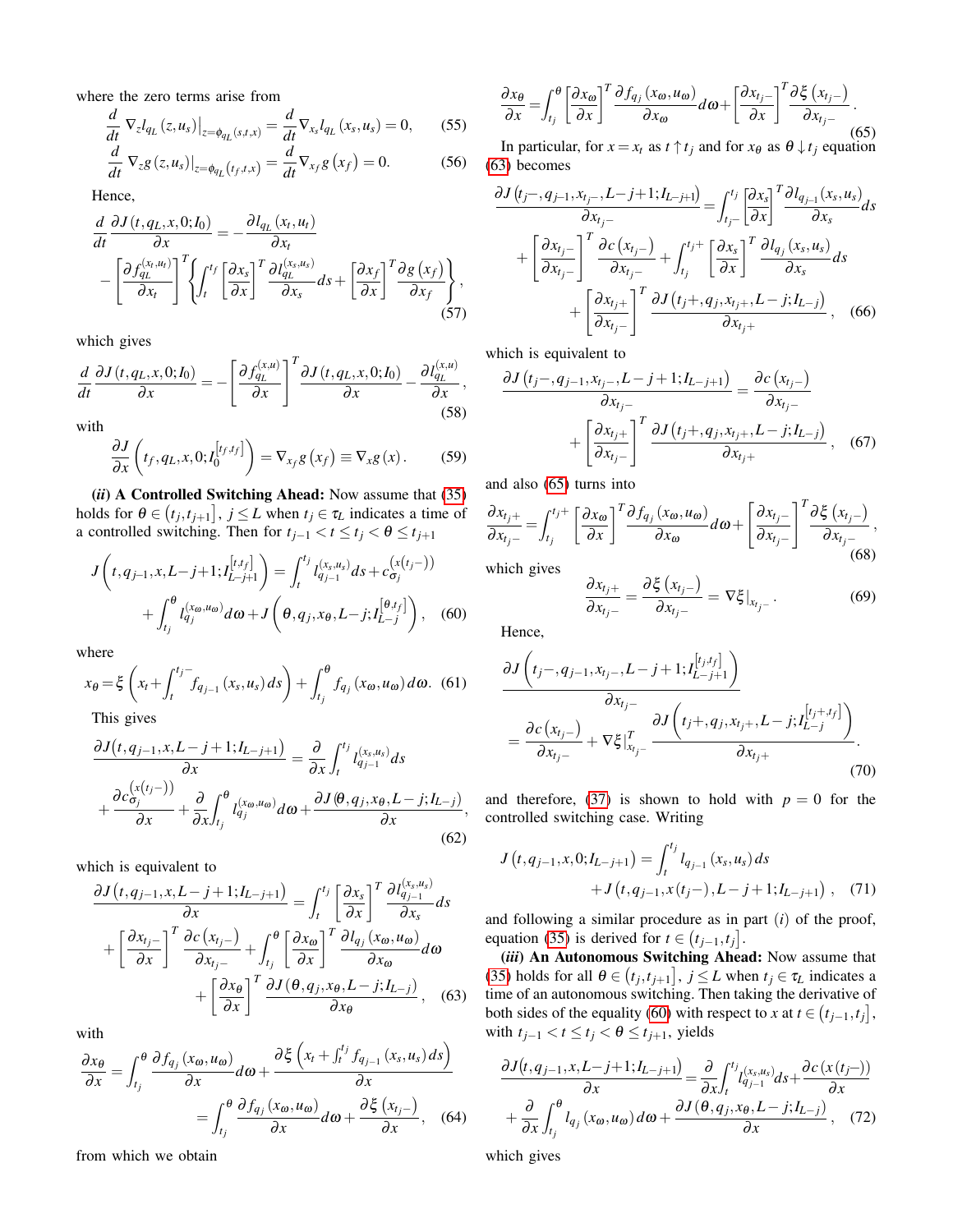$$
\frac{\partial J(t, q_{j-1}, x, L-j+1; I_{L-j+1})}{\partial x} = \frac{\partial t_j}{\partial x} l_{q_{j-1}}(x_s, u_s) \Big|_{s=t_j-} \n+ \int_t^{t_j} \left[ \frac{\partial x_s}{\partial x} \right]^T \frac{\partial l_{q_{j-1}}(x_s, u_s)}{\partial x_s} ds + \left[ \frac{\partial x_{t_j-}}{\partial x} \right]^T \frac{\partial c(x_{t_j-})}{\partial x_{t_j-}} \n- \frac{\partial t_j}{\partial x} l_{q_j}(x_{\omega}, u_{\omega}) \Big|_{\omega=t_j} + \int_{t_j}^{\theta} \left[ \frac{\partial x_{\omega}}{\partial x} \right]^T \frac{\partial l_{q_j}(x_{\omega}, u_{\omega})}{\partial x_{\omega}} d\omega \n+ \left[ \frac{\partial x_{\theta}}{\partial x} \right]^T \frac{\partial J(\theta, q_j, x_{\theta}, L-j; I_{L-j})}{\partial x_{\theta}}, \quad (73)
$$

with the derivative of  $(61)$  derived as

$$
\frac{\partial x_{\theta}}{\partial x} = \frac{\partial}{\partial x} \xi \left( x_t + \int_t^{t_j} f_{q_{j-1}}^{(x_s, u_s)} ds \right) - \frac{\partial t_j}{\partial x_{t_j}} f_{q_j}^{(x_{\omega}, u_{\omega})} \Big|_{\omega = t_j}
$$

$$
+ \int_{t_j}^{\theta} \frac{\partial f_{q_j}^{(x_{\omega}, u_{\omega})}}{\partial x} d\omega = \frac{\partial \xi(z)}{\partial z} \Big|_{z = x_t + \int_t^{t_j} f_{q_{j-1}}^{(x_s, u_s)} ds}^T \frac{\partial}{\partial x} \left( x_t + \int_t^{t_j} f_{q_{j-1}}^{(x_s, u_s)} ds \right)
$$

$$
- \frac{\partial t_j}{\partial x_{t_j}} f_{q_j} \left( x_{t_j}, u_{t_j} \right) + \int_{t_j}^{\theta} \frac{\partial f_{q_j} \left( x_{\omega}, u_{\omega} \right)}{\partial x} d\omega, \quad (74)
$$

which gives

$$
\frac{\partial x_{\theta}}{\partial x} = -\frac{\partial t_j}{\partial x_{t_j}} f_{q_j} (x_{t_j}, u_{t_j}) + \int_{t_j}^{\theta} \frac{\partial f_{q_j} (x_{\omega}, u_{\omega})}{\partial x} d\omega \n+ \nabla \xi \big|_{x_{t_j}^-} \bigg( I_{n \times n} + \frac{\partial t_j}{\partial x_{t_j}^-} f_{q_{j-1}}^{(x_{t_j}^-, u_{t_j}^-)} + \int_{t}^{t_j} \frac{\partial x_s}{\partial x}^T \frac{\partial f_{q_{j-1}}^{(x_s, u_s)}}{\partial x_s} ds \bigg) . \tag{75}
$$

Note that in the above equations, the partial derivative  $\frac{\partial t_j}{\partial x_{j-}}$ is not necessarily zero because for  $\delta x_t \in \mathbb{R}^n$  the perturbed trajectory  $x_s + \delta x_s$  arrives on the switching manifold *m* at a different time  $t'_j$ − =  $(t_j + \delta t_j)$  −,  $\delta t_j$  ∈ R. Consider a locally modified control  $I'_{L-j+1}$  of the form

 $\epsilon$ 

$$
I'_{L-j+1} = ((t_j + \delta t, \sigma_j), u'), \qquad (76)
$$

with

$$
u'_{s} = \begin{cases} u_{s} & s \in [t, t_{j}) \\ u(t_{j}-) & s \in [t_{j}, t_{j} + \delta t) \\ u_{s} & s \in [t_{j} + \delta t, t_{j+1}) \end{cases}
$$
 (77)

if  $\delta t \geq 0$  and

$$
u'_{s} = \begin{cases} u_{s} & s \in [t, t_{j} + \delta t) \\ u(t_{j}) \equiv u(t_{j} +) & s \in [t_{j} + \delta t, t_{j}) \\ u_{s} & s \in [t_{j}, t_{j+1}) \end{cases}
$$
(78)

if  $\delta t$  < 0. Since  $I'_{L-j+1} = I_{L-j+1}$  holds everywhere except only on  $[t_j, t_j + \delta t)$  (or  $[t_j + \delta t, t_j)$  if  $\delta t < 0$ ), the measure of the set of modified controls is of the order  $|\delta t|$ . Evidently the perturbed trajectory arrives on the switching manifold when

$$
m\left(x_{t_j+\delta t_j-}+\delta x_{t_j+\delta t_j-}\right)=0.\tag{79}
$$

For  $\delta t \geq 0$  we may write

$$
m\left(x_{t_{j}-} + \delta x_{t_{j}-} + \int_{t_{j}}^{t_{j}+\delta t} f_{q_{j-1}}\left(x_{s} + \delta x_{s}, u_{t_{j}-}\right)\right) = m\left(x_{t_{j}-}\right) = 0,
$$
\n(80)

which results in

$$
\left[\nabla m\left(x_{t_j-}\right)\right]^T \left[\delta x_{t_j-} + f_{q_{j-1}}\left(x_{t_j-}, u_{t_j-}\right) \delta t + O\left(\delta t^2\right)\right] = 0, \tag{81}
$$

<span id="page-7-2"></span>
$$
\delta t = \frac{-\nabla m^T \delta x_{t_j-}}{\nabla m^T f_{q_{j-1}}(x_{t_j-}, u_{t_j-})} + O(\delta t^2).
$$
 (82)

Similarly, for  $\delta t < 0$  the same result is achieved. In particular, as  $t \uparrow t_j$  and  $\theta \downarrow t_j$  equation [\(73\)](#page-7-0) becomes

<span id="page-7-0"></span>
$$
\frac{\partial J\left(t_{j}-,q_{j-1},x_{t_{j-}},L-j+1;I_{L-j+1}\right)}{\partial x_{t_{j-}}} = \frac{\partial t_{j}}{\partial x_{t_{j-}}}\left\{I_{q_{j-1}}^{(x_{t_{j-}},u_{t_{j-}})}\right\}
$$
\n
$$
+ \int_{t_{j-}}^{t_{j}} \left[\frac{\partial x_{s}}{\partial x}\right]^{T} \frac{\partial l_{q_{j-1}}^{(x_{s},u_{s})}}{\partial x_{s}} ds + \left[\frac{\partial x_{t_{j-}}}{\partial x_{t_{j-}}}\right]^{T} \frac{\partial c\left(x_{t_{j-}}\right)}{\partial x_{t_{j-}}}
$$
\n
$$
- \frac{\partial t_{j}}{\partial x_{t_{j-}}}\left\{I_{q_{j}}\left(x_{t_{j}},u_{t_{j}}\right) + \int_{t_{j}}^{t_{j+}} \left[\frac{\partial x_{s}}{\partial x}\right]^{T} \frac{\partial l_{q_{j}}\left(x_{s},u_{s}\right)}{\partial x_{s}} ds + \left[\frac{\partial x_{t_{j+}}}{\partial x_{t_{j-}}}\right]^{T} \frac{\partial J\left(t_{j+},q_{j},x_{t_{j+}},L-j;I_{L-j}\right)}{\partial x_{t_{j+}}}, \quad (83)
$$

or

$$
\frac{\partial J(t_{j-}, q_{j-1}, x_{t_{j-}}, L-j+1; I_{L-j+1})}{\partial x_{t_{j-}}} = \frac{\partial t_{j}}{\partial x_{t_{j-}} l_{q_{j-1}}^{(x_{t_{j-}}, u_{t_{j-}})} + \frac{\partial c(x_{t_{j-}})}{\partial x_{t_{j-}}}
$$

$$
-\frac{\partial t_{j}}{\partial x_{t_{j-}} l_{q_{j}}^{(x_{t_{j}}, u_{t_{j}})} + \left[\frac{\partial x_{t_{j+}}}{\partial x_{t_{j-}}}\right]^{T} \frac{\partial J(t_{j+}, q_{j}, x_{t_{j+}}, L-j; I_{L-j})}{\partial x_{t_{j+}}}, (84)
$$

and [\(75\)](#page-7-1) turns into

<span id="page-7-1"></span>
$$
\frac{\partial x_{t_j+}}{\partial x_{t_j-}} = \nabla \xi \big|_{x_{t_j-}} - \frac{\partial t_j}{\partial x_{t_j-}} \left( f_{q_j}^{(x_{t_j}, u_{t_j})} - \nabla \xi \big|_{x_{t_j-}} f_{q_{j-1}}^{(x_{t_j-}, u_{t_j-})} \right).
$$
\n(85)

Therefore,

$$
\frac{\partial J(t_j-,q_{j-1},x_{t_j-},L-j+1;I_{L-j+1})}{\partial x_{t_j-}} =
$$
\n
$$
\frac{-\partial t_j}{\partial x_{t_j-}} \Biggl( \Biggl( l_{q_j} - l_{q_{j-1}} \Biggr) + \Biggl( f_{q_j} - \nabla \xi f_{q_{j-1}} \Biggr)^T \frac{\partial J(t_j, x_{t_j+}, L-j; I_{L-j})}{\partial x_{t_j+}} \Biggr) + \frac{\partial c(x_{t_j-})}{\partial x_{t_j-}} + \nabla \xi^T \frac{\partial J(t_j, x_{t_j+}, L-j; I_{L-j})}{\partial x_{t_j+}} . \tag{86}
$$

But in the limit as  $\delta x_{t_j-} \in \mathbb{R}^n$  becomes sufficiently small, [\(82\)](#page-7-2) gives <sup>∂</sup>*t<sup>j</sup>*

$$
\frac{\partial t_j}{\partial x_{t_j-}} = \frac{-\nabla m}{\nabla m^T f_{q_{j-1}}(x_{t_j-}, u_{t_j-})},
$$
(87)

and hence,

$$
\frac{\partial J(t_j-, q_{j-1}, x_{t_j-}, L-j+1; I_{L-j+1})}{\partial x_{t_j-}} = \nabla \xi^T \frac{\partial J(t_j+, q_j, x_{t_j+}, L-j; I_{L-j})}{\partial x_{t_j+}} + \frac{\left(l_{q_j} - l_{q_{j-1}}\right) + \left(f_{q_j} - \nabla \xi f_{q_{j-1}}\right)^T \frac{\partial J(t_j+, q_j, x_{t_j+}, L-j; I_{L-j})}{\partial x_{t_j+}}}{\nabla m^T f_{q_{j-1}}(x_{t_j-}, u_{t_j-})} \nabla m + \nabla c.
$$
\n(88)

This proves [\(37\)](#page-4-8) with

$$
p = \frac{\left(l_{q_j} - l_{q_{j-1}}\right) + \left(f_{q_j} - \nabla \xi f_{q_{j-1}}\right) T \nabla J \left(t_j + t_{q_j, x_{t_{j+1}}, L-j, I} \left[t_j, t_{t_{j}}\right]\right)}{\nabla m^T f_{q_{j-1}}\left(x_{t_j}, u_{t_j}\right)},
$$
\n(89)

which is the same equation for  $p$  as in [\(38\)](#page-5-0). Taking account of [\(71\)](#page-6-4), and following a similar procedure as in part (*i*) of the proof, equation [\(35\)](#page-4-6) is derived for  $t \in (t_{j-1}, t_j]$ , and as shown

or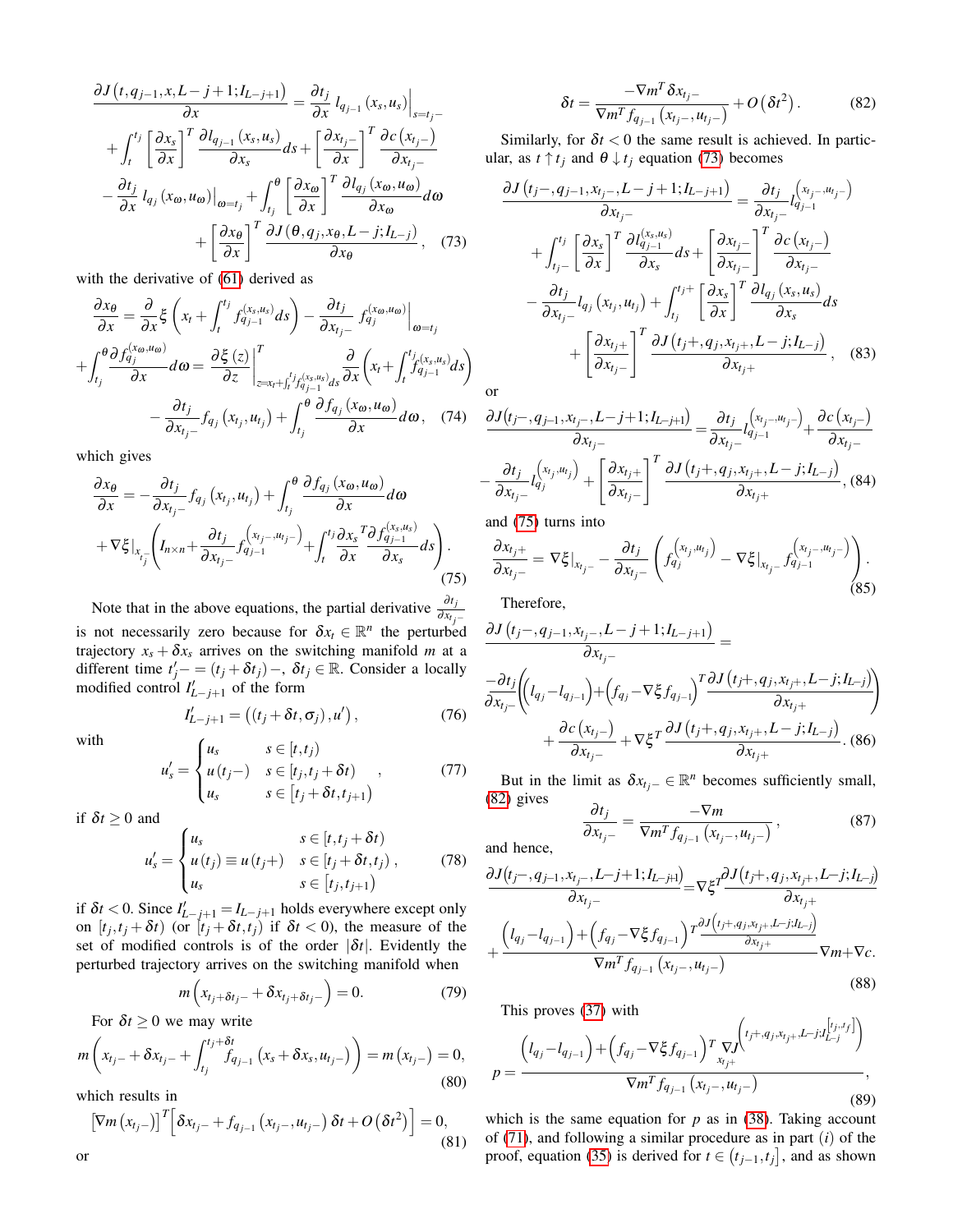above, it is subject to the terminal and boundary conditions [\(36\)](#page-4-7) and [\(37\)](#page-4-8) respectively. This completes the proof.

<span id="page-8-18"></span>Theorem 6.2. *Consider the hybrid system* H *together with the assumptions A0-A2 and the HOCP* [\(11\)](#page-3-2) *for the hybrid cost* [\(10\)](#page-3-1)*. If there exists an optimal control input with admissible set of discontinuities, then along each optimal trajectory, the adjoint process* λ *in the HMP and the gradient of the value function* ∇*V in the corresponding HDP satisfy the same family of differential equations, almost everywhere, i.e.*

$$
\frac{d}{dt}\nabla V = -\frac{\partial}{\partial x}f_{q^o}(x^o, u^o)^T \nabla V - \frac{\partial}{\partial x}l_{q^o}(x^o, u^o),\tag{90}
$$

$$
\frac{d}{dt}\lambda^o = -\frac{\partial}{\partial x}f_{q^o}(x^o, u^o)^T \lambda^o - \frac{\partial}{\partial x}l_{q^o}(x^o, u^o),\tag{91}
$$

*and satisfy the same terminal and boundary conditions, i.e.*

$$
\nabla V(t_f, q^o, x^o_{q_L}(t_f), 0) = \nabla g(x^o_{q_L}(t_f)),
$$
\n
$$
\nabla V(t_j-, q^o_{j-1}, x^o_{q_{j-1}}(t_j-), L-j+1)
$$
\n(92)

$$
\begin{split} \nabla \nabla \left( t_j - q_{j-1}, x_{q_{j-1}}(t_j -), L - J + 1 \right) \\ \n&= \nabla \xi \big|_{x_{q_{j-1}}^o(t_j -)}^T \nabla V \left( t_j +, q_j^o, x_{q_j}^o(t_j +), L - j \right) \\ \n&+ p \nabla m \big|_{x_{q_{j-1}}^o(t_j -)} + \nabla c \big|_{x_{q_{j-1}}^o(t_j -)}, \quad (93) \n\end{split}
$$

*for the gradient of the value function, and*

$$
\lambda^{o}(t_{f}) = \nabla g(x_{q_{L}}^{o}(t_{f})),
$$
\n
$$
\lambda^{o}(t_{j}-) = \nabla \xi|_{x_{q_{j-1}}^{p}(t_{j}-)}^{\mathcal{P}} \lambda^{o}(t_{j}+)+p \nabla m|_{x_{q_{j-1}}^{o}(t_{j}-)} + \nabla c|_{x_{q_{j-1}}^{o}(t_{j}-)},
$$
\n(94)

*for the adjoint process. Hence, the adjoint process and the gradient of the value function are equal almost everywhere, i.e.*

<span id="page-8-7"></span>
$$
\lambda^o = \nabla_x V \tag{96}
$$

almost everywhere in the Lebesgue sense on  $\stackrel{L}{\cup}$  $\overline{\bigcup_{i=0}^{n} [t_i, t_{i+1}] \times \mathbb{R}^{n_{q_i}}.}$  $\Box$ 

*Proof:* Equations [\(91\)](#page-8-1), [\(94\)](#page-8-2) and [\(95\)](#page-8-3) are direct results of the Hybrid Minimum Principle in Theorem [4.1,](#page-3-7) and equations [\(90\)](#page-8-4), [\(92\)](#page-8-5) and [\(93\)](#page-8-6) hold for the optimal feedback control having an admissible set of discontinuities because equations [\(35\)](#page-4-6), [\(36\)](#page-4-7) and [\(37\)](#page-4-8) hold for all feedback controls with admissible sets of discontinuities, including  $u^{\circ}$  corresponding to  $x^o$ . Hence, from Theorem [2.1](#page-2-2) and the resulting uniqueness of the solutions of [\(90\)](#page-8-4) and [\(91\)](#page-8-1) that are identical almost everywhere on  $t \in [t_0, t_f]$ , it is concluded that [\(96\)](#page-8-7) holds almost everywhere in the Lebesgue sense on  $\bigcup_{i=0}^{L} [t_i, t_{i+1}] \times \mathbb{R}^{n_{q_i}}$ .

## VII. EXAMPLES

## <span id="page-8-0"></span>*Example 1*

Consider a hybrid system with the indexed vector fields:

$$
\dot{x} = f_1(x, u) = x + xu,\t(97)
$$

$$
\dot{x} = f_2(x, u) = -x + xu,\t(98)
$$

and the hybrid optimal control problem

$$
J(t_0, t_f, h_0, 1; I_1) = \int_{t_0}^{t_s} \frac{1}{2} u^2 dt + \frac{1}{1 + [x(t_s -)]^2} + \int_{t_s}^{t_f} \frac{1}{2} u^2 dt + \frac{1}{2} [x(t_f)]^2, \quad (99)
$$

subject to the initial condition  $h_0 = (q(t_0), x(t_0)) = (q_1, x_0)$ provided at the initial time  $t_0 = 0$ . At the controlled switching instant  $t_s$ , the boundary condition for the continuous state is provided by the jump map  $x(t_s) = \xi(x(t_s-)) = -x(t_s-).$ 

*The HMP Formulation and Results:* Writing down the Hybrid Minimum Principle results for the above HOCP, the Hamiltonians are formed as

$$
H_{q_1} = \frac{1}{2}u^2 + \lambda x(u+1),
$$
 (100)

$$
H_{q_2} = \frac{1}{2}u^2 + \lambda x(u-1),
$$
 (101)

<span id="page-8-4"></span><span id="page-8-1"></span>from which the minimizing control input for both Hamiltonian functions is determined as

<span id="page-8-15"></span><span id="page-8-11"></span><span id="page-8-10"></span><span id="page-8-8"></span>
$$
u^o = -\lambda x. \tag{102}
$$

<span id="page-8-5"></span>Therefore, the adjoint process dynamics, determined from [\(19\)](#page-3-8) and with the replacement of the optimal control input from [\(102\)](#page-8-8), is written as

<span id="page-8-6"></span>
$$
\dot{\lambda} = \frac{-\partial H_{q_1}}{\partial x} = -\lambda (u^o + 1) = \lambda (\lambda x - 1), \quad t \in (t_0, t_s), \quad (103)
$$

$$
\dot{\lambda} = \frac{-\partial H_{q_2}}{\partial x} = -\lambda (u^o - 1) = \lambda (\lambda x + 1), \quad t \in (t_s, t_f), \quad (104)
$$

<span id="page-8-3"></span><span id="page-8-2"></span>which are subject to the terminal and boundary conditions

<span id="page-8-16"></span>
$$
\lambda(t_f) = \nabla g|_{x(t_f)} = x(t_f), \qquad (105)
$$

$$
\lambda (t_s-) \equiv \lambda (t_s) = \nabla \xi |_{x(t_s-)} \lambda (t_s+) + \nabla c |_{x(t_s-)} \n= -\lambda (t_s+) + \frac{-2x(t_s-)}{\left(1 + [x(t_s-)]^2\right)^2} .
$$
\n(106)

The replacement of the optimal control input [\(102\)](#page-8-8) in the continuous state dynamics [\(18\)](#page-3-9) gives

$$
\dot{x} = \frac{\partial H_{q_1}}{\partial \lambda} = x(1 + u^o) = -x(\lambda x - 1), \qquad t \in (t_0, t_s), \tag{107}
$$

$$
\dot{x} = \frac{\partial H_{q_2}}{\partial \lambda} = x(-1 + u^o) = -x(\lambda x + 1), \quad t \in (t_s, t_f), \tag{108}
$$

which are subject to the initial and boundary conditions

<span id="page-8-13"></span><span id="page-8-12"></span>
$$
x(t_0) = x(0) = x_0,\tag{109}
$$

<span id="page-8-14"></span><span id="page-8-9"></span>
$$
x(t_s) = \xi (x(t_s-)) = -x(t_s-).
$$
 (110)

The Hamiltonian continuity condition [\(25\)](#page-3-10) states that

$$
H_{q_1}(t_s-) = \frac{1}{2} [u^o(t_s-)]^2 + \lambda (t_s-) x(t_s-) [u^o(t_s-) + 1]
$$
  
\n
$$
= \frac{1}{2} [-\lambda (t_s-) x(t_s-)]^2 + \lambda (t_s-) x(t_s-) [-\lambda (t_s-) x(t_s-) + 1]
$$
  
\n
$$
= H_{q_2}(t_s+) = \frac{1}{2} [u^o(t_s+) ]^2 + \lambda (t_s+) x(t_s+) [u^o(t_s+) - 1]
$$
  
\n
$$
= \frac{1}{2} [-\lambda (t_s+) x(t_s+) ]^2 + \lambda (t_s+) x(t_s+) [-\lambda (t_s+) x(t_s+) - 1],
$$
\n(111)

which can be written, using  $(110)$ , as

<span id="page-8-17"></span>
$$
x(t_{s^-})\left[\lambda(t_{s^-})-\lambda(t_{s^+})\right]=\frac{1}{2}\left[x(t_{s^-})\right]^2\left[\left[\lambda(t_{s^-})\right]^2-\left[\lambda(t_{s^+})\right]^2\right].
$$
\n(112)

The solution to the set of ODEs [\(103\)](#page-8-10), [\(104\)](#page-8-11), [\(107\)](#page-8-12), [\(108\)](#page-8-13) together with the initial condition [\(109\)](#page-8-14) expressed at  $t_0$ , the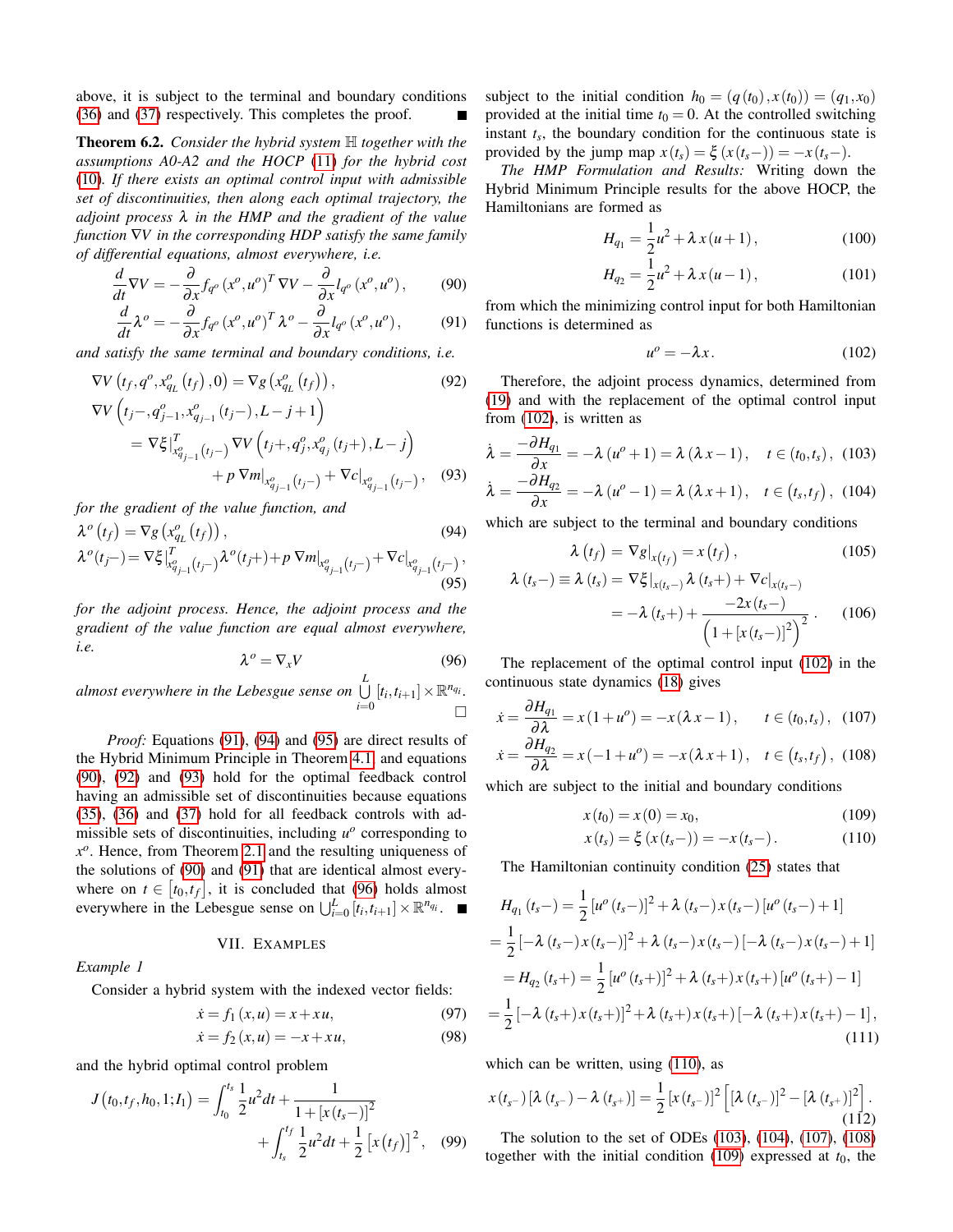terminal condition [\(105\)](#page-8-15) determined at  $t_f$  and the boundary conditions [\(110\)](#page-8-9) and [\(106\)](#page-8-16) provided at  $t_s$  which is not a priori fixed but determined by the Hamiltonian continuity condition [\(112\)](#page-8-17), determine the optimal control input and its corresponding optimal trajectory that minimize the cost  $J(t_0, t_f, h_0, 1; I_1)$  over  $I_1$ , the family of hybrid inputs with one switching. Interested readers are referred to [\[18\]](#page-13-12) in which further steps are taken in order to reduce the above boundary value ODE problem into a set of algebraic equations using the special forms of the differential equations under study.

*The HDP Formulation and Results:* Theorem [5.3](#page-4-9) states that the value function satisfies the HJB equation [\(31\)](#page-4-10) almost everywhere. In particular,

$$
-\frac{\partial V(t, q_2, x, 0)}{\partial t} = \inf_{u} H_{q_2}\left(x, \frac{\partial V}{\partial x}, u\right)
$$
  
= 
$$
\inf_{u} \left\{ l_{q_2}(x, u) + \frac{\partial V}{\partial x} f_{q_2}(x, u) \right\} = \inf_{u} \left\{ \frac{1}{2} u^2 + \frac{\partial V}{\partial x} [-x + xu] \right\}
$$
  
= 
$$
\left\{ \frac{1}{2} u^2 + \frac{\partial V}{\partial x} [-x + xu] \right\}_{u = -x \frac{\partial V}{\partial x}} = -\frac{1}{2} x^2 \left( \frac{\partial V}{\partial x} \right)^2 - x \frac{\partial V}{\partial x},
$$
(113)

and similarly,

<span id="page-9-3"></span>
$$
-\frac{\partial V(t,q_1,x,1)}{\partial t} = -\frac{1}{2}x^2 \left(\frac{\partial V}{\partial x}\right)^2 + x\frac{\partial V}{\partial x},\tag{114}
$$

with the boundary conditions

<span id="page-9-4"></span>
$$
V(t_f, q_2, x, 0) = g(x(t_f)) = \frac{1}{2}x^2,
$$
 (115)

for  $V(t, q_2, x, 0)$ , together with

<span id="page-9-5"></span>
$$
V(t_s, q_1, x, 1) = \min_{\sigma \in \left\{\sigma_{q_1 q_2}\right\}} \left\{ V(t_s, q_2, -x, 0) + \frac{1}{1 + x^2} \right\}, \tag{116}
$$

and

$$
\frac{-1}{2}x^2 \left(\frac{\partial V_{q_1}}{\partial x}\right)^2 + x \frac{\partial V_{q_1}}{\partial x} = \frac{-1}{2}(-x)^2 \left(\frac{\partial V_{q_2}}{\partial x}\right)^2 - (-x) \frac{\partial V_{q_2}}{\partial x},
$$
\n(117)

which determine  $V(t, q_1, x, 1)$  and  $t_s$ .

*The HMP - HDP Relationship:* In order to illustrate the results of Theorem [6.2,](#page-8-18) we first take the partial derivatives of  $(113)$  with respect to *x* to write

$$
\frac{\partial}{\partial x}\left(\frac{\partial V}{\partial t} - \frac{1}{2}x^2\left(\frac{\partial V}{\partial x}\right)^2 - x\frac{\partial V}{\partial x}\right) = 0, \quad (118)
$$

or

$$
\frac{\partial^2 V}{\partial x \partial t} - x \left( \frac{\partial V}{\partial x} \right)^2 - x^2 \frac{\partial V}{\partial x} \frac{\partial^2 V}{\partial x^2} - \frac{\partial V}{\partial x} - x \frac{\partial^2 V}{\partial x^2} = 0. \quad (119)
$$

It can easily be verified that the set of states with twice differentiability of  $V(t, q_2, x, 0)$  is  $M_{(2)} = (t_s, t_f) \times (\mathbb{R} - \{0\})$ which is open dense in  $\mathbb{R} \times \mathbb{R}$  and therefore,

<span id="page-9-1"></span>
$$
\frac{\partial^2 V}{\partial t \partial x} - x^2 \frac{\partial V}{\partial x} \frac{\partial^2 V}{\partial x^2} - x \frac{\partial^2 V}{\partial x^2} = x \left( \frac{\partial V}{\partial x} \right)^2 + \frac{\partial V}{\partial x}.
$$
 (120)

But from the definition of the total derivative, we have

$$
\frac{d}{dt}\left(\frac{\partial V}{\partial x}\right) = \frac{\partial^2 V}{\partial t \partial x} + \frac{\partial^2 V}{\partial x^2} f_{q_2(x, u^o)} \n= \frac{\partial^2 V}{\partial t \partial x} + \frac{\partial^2 V}{\partial x^2} \left(-x^2 \frac{\partial V}{\partial x} - x\right) = \frac{\partial^2 V}{\partial t \partial x} - x^2 \frac{\partial V}{\partial x} \frac{\partial^2 V}{\partial x^2} - x \frac{\partial^2 V}{\partial x^2}.
$$
\n(121)

Therefore, from [\(120\)](#page-9-1) and [\(121\)](#page-9-2), the governing equation for  $\nabla V(t, q_2, x, 0)$  is derived as

<span id="page-9-6"></span>
$$
\frac{d}{dt}\left(\frac{\partial V}{\partial x}\right) = x\left(\frac{\partial V}{\partial x}\right)^2 + \frac{\partial V}{\partial x} = \frac{\partial V}{\partial x}\left(x\frac{\partial V}{\partial x} + 1\right),\tag{122}
$$

which is the same as the dynamics [\(104\)](#page-8-11) for  $\lambda(t)$ ,  $t \in (t_s, t_f)$ . Similarly, the differentiation of [\(114\)](#page-9-3) results in

<span id="page-9-7"></span><span id="page-9-2"></span>
$$
\frac{d}{dt}\left(\frac{\partial V}{\partial x}\right) = \frac{\partial V}{\partial x}\left(x\frac{\partial V}{\partial x} - 1\right),\tag{123}
$$

which is the same as the dynamics [\(103\)](#page-8-10) for  $\lambda(t)$ ,  $t \in (t_0, t_s)$ .

The equality of the terminal conditions for  $\nabla V(t_f, q_2, x, 0)$ and  $\lambda(t_f)$  becomes obvious by taking the gradient of [\(115\)](#page-9-4), i.e.

<span id="page-9-8"></span>
$$
\frac{\partial V(t_f, q_2, x, 0)}{\partial x} = \frac{\partial g(x)}{\partial x} = x,\tag{124}
$$

<span id="page-9-0"></span>which is equivalent to [\(105\)](#page-8-15).

Moreover, the equality of the boundary conditions for  $\nabla V(t_f, q_2, x, 0)$  and  $\lambda(t_f)$  can be illustrated by taking the gradient of [\(116\)](#page-9-5) and writing

$$
\frac{\partial}{\partial x}V(t_s, q_1, x, 1) = \frac{\partial}{\partial x}\left(V(t_s, q_2, -x, 0) + \frac{1}{1 + x^2}\right), \quad (125)
$$

that gives

<span id="page-9-9"></span>
$$
\frac{\partial V(t_s, q_1, x, 1)}{\partial x} = -\frac{\partial V(t_s, q_2, y, 0)}{\partial y}\Big|_{y=-x} + \frac{-2x}{(1+x^2)^2}, \quad (126)
$$

which is the same boundary condition as the boundary condi-tion [\(106\)](#page-8-16) for  $\lambda$ . Therefore, by the uniqueness of the results of the set of differential equations [\(122\)](#page-9-6) and [\(123\)](#page-9-7) for ∇*V* (or equivalently [\(104\)](#page-8-11) and [\(103\)](#page-8-10) for  $\lambda$ ) with the terminal and boundary conditions [\(124\)](#page-9-8) and [\(126\)](#page-9-9) for ∇*V* (or equivalently [\(105\)](#page-8-15) and [\(106\)](#page-8-16) for  $\lambda$ ), the gradient of the value function evaluated along every optimal trajectory is equal to the adjoint process corresponding to the same trajectory. Interested readers are referred to [\[18\]](#page-13-12) for further discussion on this example. *Example 2*

Consider the hybrid system with the indexed vector fields:

$$
\dot{x} = \begin{bmatrix} \dot{x}_1 \\ \dot{x}_2 \end{bmatrix} = f_1(x, u) = \begin{bmatrix} x_2 \\ -x_1 + u \end{bmatrix}, \quad (127)
$$

<span id="page-9-12"></span><span id="page-9-11"></span>
$$
\dot{x} = \begin{bmatrix} \dot{x}_1 \\ \dot{x}_2 \end{bmatrix} = f_2(x, u) = \begin{bmatrix} x_2 \\ u \end{bmatrix},
$$
(128)

where autonomous switchings occur on the switching manifold described by

<span id="page-9-10"></span>
$$
m(x_1(t_s), x_2(t_s-)) \equiv x_2(t_s-) = 0,
$$
 (129)

with the continuity of the trajectories at the switching instant. Consider the hybrid optimal control problem defined as the minimization of the total cost functional

$$
J = \int_{t_0}^{t_f} \frac{1}{2} u^2 dt + \frac{1}{2} (x_1 (t_s -))^2 + \frac{1}{2} (x_2 (t_f) - v_{ref})^2.
$$
 (130)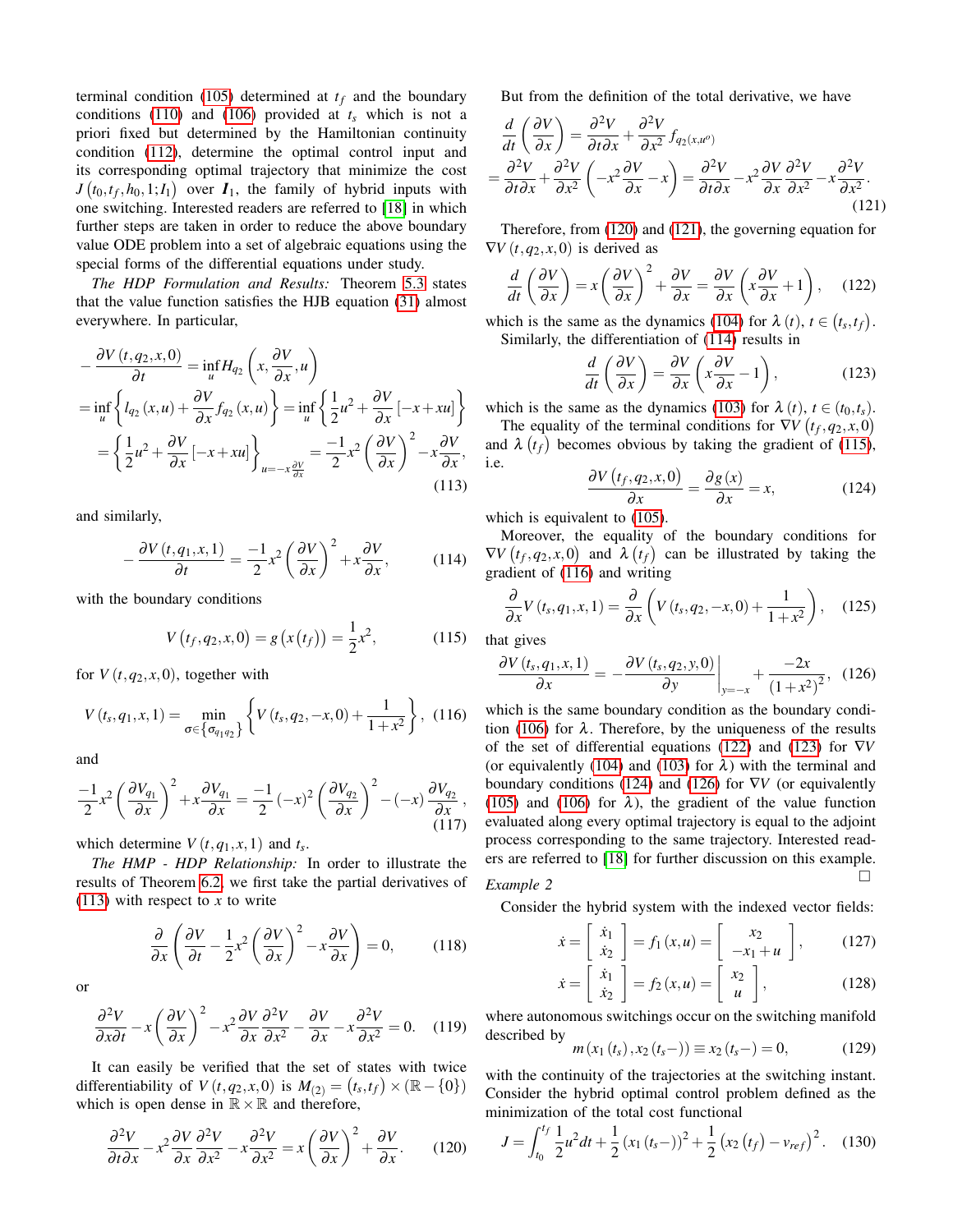*The HMP Formulation and Results:* Employing the HMP, continuity condition [\(25\)](#page-3-10) as the corresponding Hamiltonians are defined as

$$
H_1 = \lambda_1 x_2 + \lambda_2 (-x_1 + u) + \frac{1}{2} u^2, \tag{131}
$$

$$
H_2 = \lambda_1 x_2 + \lambda_2 u + \frac{1}{2} u^2.
$$
 (132)

The Hamiltonian minimization with respect to *u* (Eq. [\(24\)](#page-3-11)) gives  $u^o = -\lambda_2,$  (133)

$$
\overline{a}
$$

for both  $q = 1$  and  $q = 2$ .

Therefore the state dynamics [\(18\)](#page-3-9) and the adjoint process dynamics [\(19\)](#page-3-8) become

$$
\dot{x}_1 = \frac{\partial H_1}{\partial \lambda_1} = x_2,\tag{134}
$$

$$
\dot{x}_2 = \frac{\partial H_1}{\partial \lambda_2} = -x_1 + u^o = -x_1 - \lambda_2, \qquad (135)
$$

$$
\dot{\lambda}_1 = \frac{-\partial H_1}{\partial x_1} = \lambda_2, \tag{136}
$$

$$
\dot{\lambda}_2 = \frac{-\partial H_1}{\partial x_2} = -\lambda_1,\tag{137}
$$

for  $q = 1$ , and

$$
\dot{x}_1 = \frac{\partial H_2}{\partial \lambda_1} = x_2,\tag{138}
$$

$$
\dot{x}_2 = \frac{\partial H_2}{\partial \lambda_2} = u^o = -\lambda_2,\tag{139}
$$

$$
\dot{\lambda}_1 = \frac{-\partial H_2}{\partial x_1} = 0,\tag{140}
$$

$$
\dot{\lambda}_2 = \frac{-\partial H_2}{\partial x_2} = -\lambda_1,\tag{141}
$$

for  $q = 2$ . At the initial time  $t = t_0$ , the continuous valued states are specified by the initial conditions

$$
x_1(t_0) = x_{10}, \t(142)
$$

$$
x_2(t_0) = x_{20}.\tag{143}
$$

At the switching instant  $t = t_s$ , the boundary conditions for the states and adjoint processes are determined as

$$
x_1(t_s) = x_1(t_s-) \equiv \lim_{t \uparrow t_s} x_1(t), \qquad (144)
$$

$$
x_2(t_s) = x_2(t_s -) = 0,
$$
\n(145)

$$
\lambda_1(t_s) = \lambda_1(t_s+) + \frac{\partial c}{\partial x_1} + p\frac{\partial m}{\partial x_1} = \lambda_1(t_s+) + x_1(t_s), \quad (146)
$$

$$
\lambda_2(t_s) = \lambda_2(t_s+) + \frac{\partial c}{\partial x_2} + p \frac{\partial m}{\partial x_2} = \lambda_2(t_s+) + p. \tag{147}
$$

And at the terminal time  $t = t_f$ , the adjoint processes are determined by [\(22\)](#page-3-12) as

$$
\lambda_1(t_f) = \frac{\partial g}{\partial x_1} = 0, \qquad (148)
$$

$$
\lambda_2\left(t_f\right) = \frac{\partial g}{\partial x_2} = x_2\left(t_f\right) - v_{ref}.\tag{149}
$$

Note that unlike  $t_0$  and  $t_f$  which are a priori determined,  $t_s$ is not fixed and needs to be determined by the Hamiltonian

$$
H_1(t_s-) = \lambda_1(t_s-) x_2(t_s-) - \lambda_2(t_s-) x_1(t_s-) - \frac{1}{2}\lambda_2(t_s-)^2
$$
  
=  $-\lambda_2(t_s) x_1(t_s-) - \frac{1}{2}\lambda_2(t_s)^2 = H_2(t_s+)$   
=  $\lambda_1(t_s+) x_2(t_s+) - \frac{1}{2}\lambda_2(t_s+)^2 = -\frac{1}{2}\lambda_2(t_s+)^2$ , (150)

i.e.

$$
\lambda_2(t_s) x_1(t_s-) + \frac{1}{2} \lambda_2(t_s)^2 = \frac{1}{2} \lambda_2(t_s+)^2, \qquad (151)
$$

that with the insertion of [\(147\)](#page-10-0), it becomes

<span id="page-10-10"></span>
$$
(\lambda_2(t_s+)+p)x_1(t_s-)+\frac{1}{2}(\lambda_2(t_s+)+p)^2=\frac{1}{2}\lambda_2(t_s+)^2.
$$
\n(152)

<span id="page-10-15"></span><span id="page-10-14"></span><span id="page-10-1"></span>The set of ODEs [\(134\)](#page-10-1) to [\(141\)](#page-10-2), together with the initial conditions [\(142\)](#page-10-3) and [\(143\)](#page-10-4) expressed at  $t_0$ , the boundary conditions [\(144\)](#page-10-5), [\(145\)](#page-10-6), [\(146\)](#page-10-7) and [\(147\)](#page-10-0) provided at  $t_s$ , and the terminal conditions [\(148\)](#page-10-8) and [\(149\)](#page-10-9) determined at  $t_f$ , with the two unknowns  $t_s$  and  $p$  determined by the Hamiltonian continuity condition [\(152\)](#page-10-10) and the switching manifold condition [\(129\)](#page-9-10), form an ODE boundary value problem whose solution results in the determination of the optimal control input and its corresponding optimal trajectory that minimize the cost  $J(t_0, t_f, h_0, 1; I_1)$  over  $I_1$ , the family of hybrid inputs with one switching on the switching manifold [\(129\)](#page-9-10). Interested readers are referred to [\[20\]](#page-13-13) for further steps taken in order to reduce the above boundary value ODE problem into a set of algebraic equations using the special forms of the differential equations under study.

<span id="page-10-13"></span><span id="page-10-2"></span>*The HDP Formulation and Results:* For the linear differential equations [\(127\)](#page-9-11) and [\(128\)](#page-9-12), the Hamiltonians for the HJB equation are formed as

$$
H_1(x,\nabla V,u) = \frac{1}{2}u^2 + \frac{\partial V}{\partial x_1} \cdot x_2 + \frac{\partial V}{\partial x_2} \cdot (-x_1 + u), \quad (153)
$$

$$
H_2(x,\nabla V,u) = \frac{1}{2}u^2 + \frac{\partial V}{\partial x_1} \cdot x_2 + \frac{\partial V}{\partial x_2} \cdot u,\tag{154}
$$

<span id="page-10-4"></span><span id="page-10-3"></span>which have a minimizing control input

<span id="page-10-12"></span><span id="page-10-11"></span>
$$
u^o = -\partial V / \partial x_2, \tag{155}
$$

<span id="page-10-5"></span>and therefore, the HJB equations are expressed as

$$
-\frac{\partial V(t, q_2, x, 0)}{\partial t} = -\frac{1}{2} \left( \frac{\partial V}{\partial x_2} \right)^2 + x_2 \frac{\partial V}{\partial x_1},
$$
(156)

<span id="page-10-6"></span>
$$
-\frac{\partial V(t, q_1, x, 1)}{\partial t} = -\frac{1}{2} \left( \frac{\partial V}{\partial x_2} \right)^2 + x_2 \frac{\partial V}{\partial x_1} - x_1 \frac{\partial V}{\partial x_2}, \quad (157)
$$

<span id="page-10-7"></span><span id="page-10-0"></span>The terminal condition at  $t = t_f$  is specified as

$$
V(t_f, q_2, x, 0) = \frac{1}{2} (x_2 - v_{ref})^2, \qquad (158)
$$

for  $V(t, q_2, x, 0)$ , and the boundary condition for  $V(t, q_1, x, 1)$ and the switching instant  $t = t_s$  are determined by

$$
V(t_s, q_1, x, 1) = V(t_s, q_2, x, 0) + \frac{1}{2}x_1^2,
$$
 (159)

<span id="page-10-9"></span><span id="page-10-8"></span>and

$$
\frac{-1}{2}\left(\frac{\partial V_{q_1}}{\partial x_2}\right)^2 + x_2\frac{\partial V_{q_1}}{\partial x_1} - x_1\frac{\partial V_{q_1}}{\partial x_2} = \frac{-1}{2}\left(\frac{\partial V_{q_2}}{\partial x_2}\right)^2 + x_2\frac{\partial V_{q_2}}{\partial x_1},\tag{160}
$$

subject to the switching manifold condition [\(129\)](#page-9-10).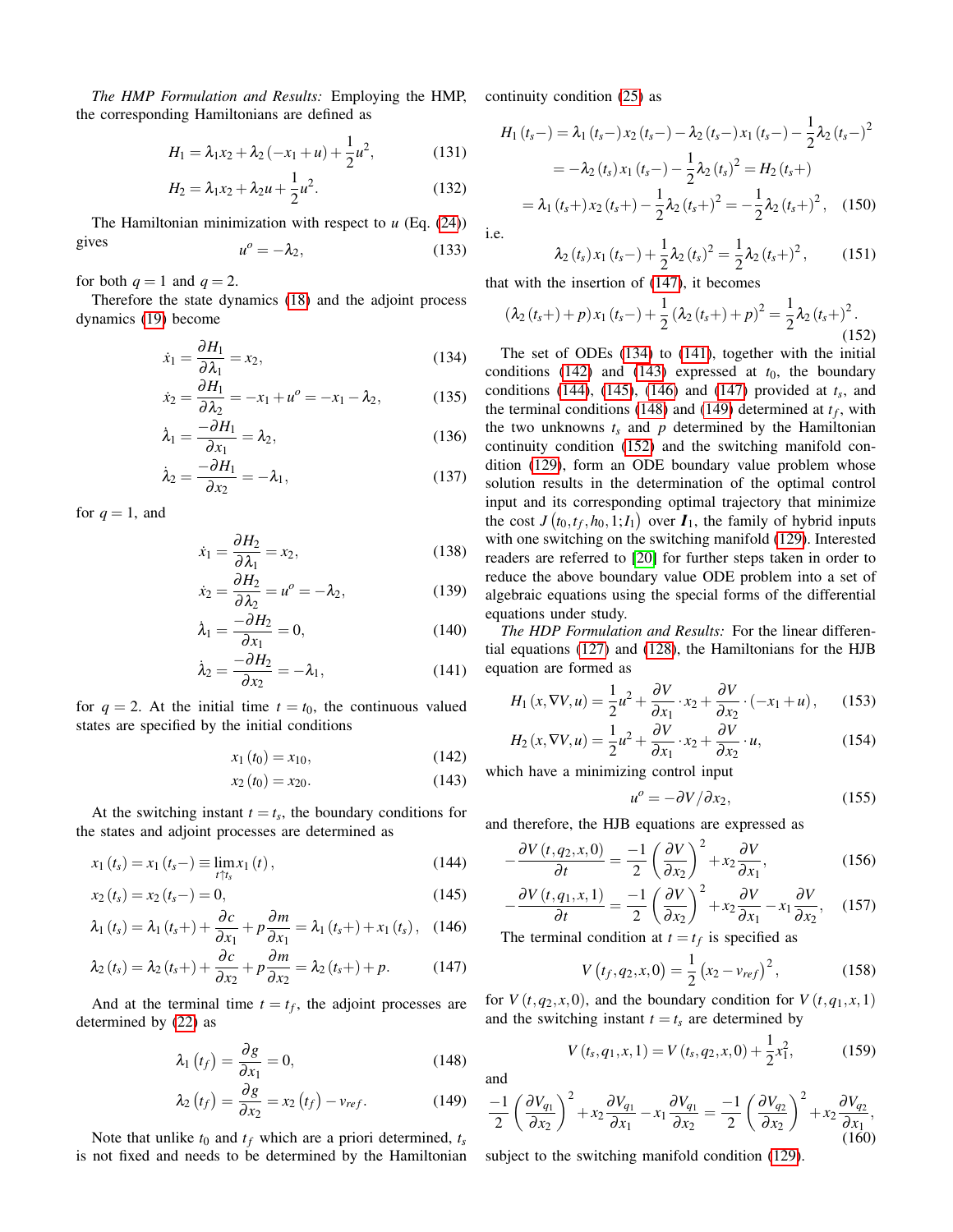*The HMP - HDP Relationship:* Similar to Example 1, in order to illustrate the result in Theorem [6.2,](#page-8-18) we shall take partial derivatives of [\(156\)](#page-10-11) and [\(157\)](#page-10-12) with respect to *x*. We note that by the definition of the total derivative,

$$
\frac{d}{dt}\left(\frac{\partial V(t,q_i,x,2-i)}{\partial x}\right) = \frac{\partial^2 V}{\partial x \partial t} + \frac{\partial^2 V}{\partial x^2} f_{q_i}\left(x, -\frac{\partial V}{\partial x_2}\right), (161)
$$

which is equivalent to

$$
\frac{d}{dt} \left[ \frac{\frac{\partial V(t, q_2, x, 0)}{\partial x_1}}{\frac{\partial V(t, q_2, x, 0)}{\partial x_2}} \right] = \left[ \frac{\frac{\partial^2 V}{\partial x_1 \partial t}}{\frac{\partial^2 V}{\partial x_2 \partial t}} \right] + \left[ \frac{\frac{\partial^2 V}{\partial x_1^2}}{\frac{\partial^2 V}{\partial x_2 \partial x_1}} \frac{\frac{\partial^2 V}{\partial x_1 \partial x_2}}{\frac{\partial^2 V}{\partial x_2^2}} \right] \left[ \frac{x_2}{-\frac{\partial V}{\partial x_2}} \right]
$$
\n
$$
= \left[ \frac{\frac{\partial^2 V}{\partial x_1 \partial t} + x_2 \frac{\partial^2 V}{\partial x_1^2} - \frac{\partial^2 V}{\partial x_1 \partial x_2} \frac{\partial V}{\partial x_2}}{\frac{\partial^2 V}{\partial x_1 \partial x_2} - \frac{\partial^2 V}{\partial x_2^2} \frac{\partial V}{\partial x_2}} \right], \quad (162)
$$

for  $\nabla V(t, q_2, x, 0)$ , and

$$
\frac{d}{dt} \left[ \frac{\frac{\partial V(t_S, g_1, x, 1)}{\partial x_1}}{\frac{\partial V(t_S, g_1, x, 1)}{\partial x_2}} \right] = \left[ \frac{\frac{\partial^2 V}{\partial x_1 \partial t}}{\frac{\partial^2 V}{\partial x_2 \partial t}} \right] + \left[ \frac{\frac{\partial^2 V}{\partial x_1^2}}{\frac{\partial^2 V}{\partial x_2 \partial x_1}} \frac{\frac{\partial^2 V}{\partial x_1 \partial x_2}}{\frac{\partial^2 V}{\partial x_2^2}} \right] \left[ \frac{x_2}{-x_1} - \frac{\partial V}{\partial x_2} \right]
$$
\n
$$
= \left[ \frac{\frac{\partial^2 V}{\partial x_1 \partial t} + x_2 \frac{\partial^2 V}{\partial x_1^2}}{\frac{\partial^2 V}{\partial x_2 \partial t_1}} \frac{\partial^2 V}{\partial x_1 \partial x_2} \frac{\partial V}{\partial x_2} - x_1 \frac{\partial^2 V}{\partial x_1 \partial x_2} \right], \quad (163)
$$

for  $\nabla V(t_s, q_1, x, 1)$ . Taking the partial derivative of [\(156\)](#page-10-11) with respect to *x* and making a substitution using the resulting equation in [\(162\)](#page-11-1) yields

$$
\frac{d}{dt}\left(\frac{\partial V\left(t,q_2,x,0\right)}{\partial x_1}\right) = 0,\tag{164}
$$

$$
\frac{d}{dt}\left(\frac{\partial V\left(t,q_2,x,0\right)}{\partial x_2}\right) = -\frac{\partial V\left(t,q_2,x,0\right)}{\partial x_1},\tag{165}
$$

which are equivalent to the differential equations [\(140\)](#page-10-13) and [\(141\)](#page-10-2) for  $\lambda(t)$ ,  $t \in (t_s, t_f]$ . Similarly, taking the partial derivative with respect to *x* of [\(157\)](#page-10-12) and making a substitution in [\(163\)](#page-11-2) gives

$$
\frac{d}{dt}\left(\frac{\partial V(t,q_1,x,1)}{\partial x_1}\right) = \frac{\partial V(t,q_1,x,1)}{\partial x_2},\tag{166}
$$

$$
\frac{d}{dt}\left(\frac{\partial V(t,q_1,x,1)}{\partial x_2}\right) = -\frac{\partial V(t,q_1,x,1)}{\partial x_1},\tag{167}
$$

which are equivalent to the differential equations [\(136\)](#page-10-14) and [\(137\)](#page-10-15) for  $\lambda(t)$ ,  $t \in (t_0, t_s]$ . Moreover, it can easily be verified that the optimal sensitivity process ∇*V* satisfies the terminal condition

$$
\nabla V(t_f, q_2, x, 0) = \begin{bmatrix} \frac{\partial V(t_f, q_2, x, 0)}{\partial x_1} \\ \frac{\partial V(t_f, q_2, x, 0)}{\partial x_2} \end{bmatrix} = \begin{bmatrix} 0 \\ x_2(t_f) - v_{ref} \end{bmatrix},
$$

(168) and the boundary condition

$$
\begin{bmatrix}\n\frac{\partial V(t_s, q_1, x, 1)}{\partial x_1} \\
\frac{\partial V(t_s, q_1, x, 1)}{\partial x_2}\n\end{bmatrix} = \begin{bmatrix}\n\frac{\partial V(t_s, q_2, x, 0)}{\partial x_1} \\
\frac{\partial V(t_s, q_2, x, 0)}{\partial x_2}\n\end{bmatrix} + \begin{bmatrix}\n\frac{\partial c(x(t_s-))}{\partial x_1} \\
\frac{\partial c(x(t_s-))}{\partial x_2}\n\end{bmatrix}
$$
\n
$$
+ p \begin{bmatrix}\n\frac{\partial m(x(t_s-))}{\partial x_1} \\
\frac{\partial m(x(t_s-))}{\partial x_2}\n\end{bmatrix} = \begin{bmatrix}\n\frac{\partial V(t_s, q_2, x, 0)}{\partial x_1} + x_1(t_s-) \\
\frac{\partial V(t_s, q_2, x, 0)}{\partial x_2} + p\n\end{bmatrix},
$$
\n(169)

subject to  $x_2(t_s-)=0$ . Therefore, by the uniqueness of the results of the set of governing differential equations for ∇*V* and  $\lambda$  which are subject to the same terminal and boundary conditions, along any optimal trajectory, the gradient of the value function is equal to the adjoint process corresponding to the same optimal trajectory. Interested readers are referred to [\[20\]](#page-13-13) for further discussion on this example.  $\Box$ 

## <span id="page-11-0"></span>VIII. RICCATI FORMALISM FOR LINEAR QUADRATIC TRACKING PROBLEMS

Consider a hybrid system possessing linear vector fields in the form of

$$
\dot{x} = A_{q_i}(t)x + B_{q_i}(t)u + F_{q_i}(t), \qquad t \in [t_i, t_{i+1}), \qquad (170)
$$

together with a given initial condition  $(q, x)(t_0) = (q_0, x_0)$  and linear jump maps

$$
x(t_j) = P_{\sigma_j} x(t_j - t) + J_{\sigma_j}, \qquad (171)
$$

<span id="page-11-1"></span>provided at the switching instances  $t_j, 1 \leq j \leq L$  which are not a priori fixed. If  $t_j$  corresponds to an autonomous switching from  $q_{j-1}$  to  $q_j$ , the switching manifold constraint  $m_{q_{j-1}q_j}x(t_j-) + n_{q_{j-1}q_j} = 0$  is satisfied. A controlled switching instant  $t_j$ , in contrast, is a direct consequence of the discrete control input switching command. Consider the HOCP

<span id="page-11-2"></span>
$$
J = \sum_{i=0}^{L} \int_{t_i}^{t_{i+1}} \frac{1}{2} \left\| x_{q_i}(t) - r_{q_i}(t) \right\|_{L_{q_i}}^2 + \frac{1}{2} \left\| u_{q_i}(t) \right\|_{R_{q_i}}^2 dt
$$
  
+ 
$$
\sum_{j=1}^{L} \frac{1}{2} \left\| x_{q_{j-1}}(t_j-) - d_{q_{j-1}}^{t_j} \right\|_{C_{\sigma_j}}^2 + \frac{1}{2} \left\| x_{q_L}(t_f) - d_{q_L}^{t_{L+1}} \right\|_{G_{q_L}}^2,
$$
(172)

where  $L_{q_i}^T = L_{q_i} \ge 0$ ,  $R_{q_i}^T = R_{q_i} > 0$ ,  $C_{\sigma_j}^T = C_{\sigma_j} \ge 0$ ,  $G_{q_i}^T =$  $G_{q_L} \geq 0$ . For the ease of notation and unless otherwise states, the time varying, continuously differentiable matrices  $A_q(t)$ ,  $B_q(t)$ ,  $F_q(t)$ ,  $L_q(t)$  ans  $R_q(t)$  are simply denoted by  $A_q$ ,  $B_q$ ,  $F_q$ ,  $L_q$  and  $R_q$ .

Employing the HMP, and making use of the equivalent HMP-HDP relationship as necessary, the Hamiltonians are formed as

<span id="page-11-4"></span>
$$
H_{i} = \frac{1}{2} \left( x_{q_{i}}^{(t)} - r_{q_{i}}^{(t)} \right)^{T} L_{q_{i}}^{(t)} \left( x_{q_{i}}^{(t)} - r_{q_{i}}^{(t)} \right) + \frac{1}{2} u_{q_{i}}^{(t)T} R_{q_{i}}^{(t)} u_{q_{i}}^{(t)} + \lambda_{q_{i}}^{(t)T} \left( A_{q_{i}}^{(t)} x_{q_{i}}^{(t)} + B_{q_{i}}^{(t)} u_{q_{i}}^{(t)} + F_{q_{i}}^{(t)} \right). \tag{173}
$$

From Theorem [4.1,](#page-3-7) the Hamiltonian minimization gives

$$
\frac{\partial H_i}{\partial u_{q_i}} = 0 \Rightarrow R_{q_i} u_{q_i} + B_{q_i}^T \lambda_{q_i} = 0 \Rightarrow u_{q_i}^o = -R_{q_i}^{-1} B_{q_i}^T \lambda_{q_i}^o, \quad (174)
$$
  
and hence

$$
\dot{x}_{q_i}^o = \frac{\partial H_i}{\partial \lambda_{q_i}} = A_{q_i} x_{q_i}^o + B_{q_i} u_{q_i}^o + F_{q_i}
$$
  
=  $A_{q_i} x_{q_i}^o - B_{q_i} R_{q_i}^{-1} B_{q_i}^T \lambda_{q_i}^o + F_{q_i}$ , (175)

$$
\dot{\lambda}_{q_i}^o = -\frac{\partial H_i}{\partial x_{q_i}} = -L_{q_i} \left( x_{q_i}^o - r_{q_i} \right) - A_{q_i}^T \lambda_{q_i}^o \n= -L_{q_i} x_{q_i}^o - A_{q_i}^T \lambda_{q_i}^o + L_{q_i} r_{q_i}, \quad (176)
$$

which have a matrix representation

<span id="page-11-3"></span>
$$
\begin{bmatrix} \dot{x}_{q_i}^o \\ \dot{\lambda}_{q_i}^o \end{bmatrix} = \begin{bmatrix} A_{q_i}^{(t)} & -B_{q_i}^{(t)} R_{q_i}^{(t)-1} B_{q_i}^{(t)T} \\ -L_{q_i}^{(t)} & -A_{q_i}^{(t)T} \end{bmatrix} \begin{bmatrix} x_{q_i}^o \\ \lambda_{q_i}^o \end{bmatrix} + \begin{bmatrix} F_{q_i}^{(t)} \\ L_{q_i}^{(t)} r_{q_i}^{(t)} \end{bmatrix},
$$
\n(177)

for  $t \in [t_i, t_{i+1})$ , subject to the boundary conditions

$$
x_{q_0}^o(t_0) = x_0,
$$
\n
$$
x_{q_0}^o(t_0) = P r_0^o(t_0) + I
$$
\n(178)

$$
x_{q_j}^o(t_j) = P_{\sigma_j} x_{q_{j-1}}^o(t_j-) + J_{\sigma_j},
$$
\n
$$
x_{q_j}^o(t_j) - \nabla g - G \left( x_{q_j}^o(t_j) - d_{j+1}^{t+1} \right)
$$
\n(179)

$$
\lambda_{q_L}^o(t_f) = \nabla g = G_{q_L} \left( x_{q_L}^o(t_f) - d_{q_L}^{t_{L+1}} \right),\tag{180}
$$

$$
\lambda_{q_{j-1}}^o(t_j) = P_{\sigma_j}^T \lambda_{q_{j-1}}^o(t_j+) + p m_{q_{j-1}q_j} + C_{\sigma_j} \left( x_{q_{j-1}}^o(t_j-) - d_{q_{j-1}}^{t_j} \right).
$$
\n(181)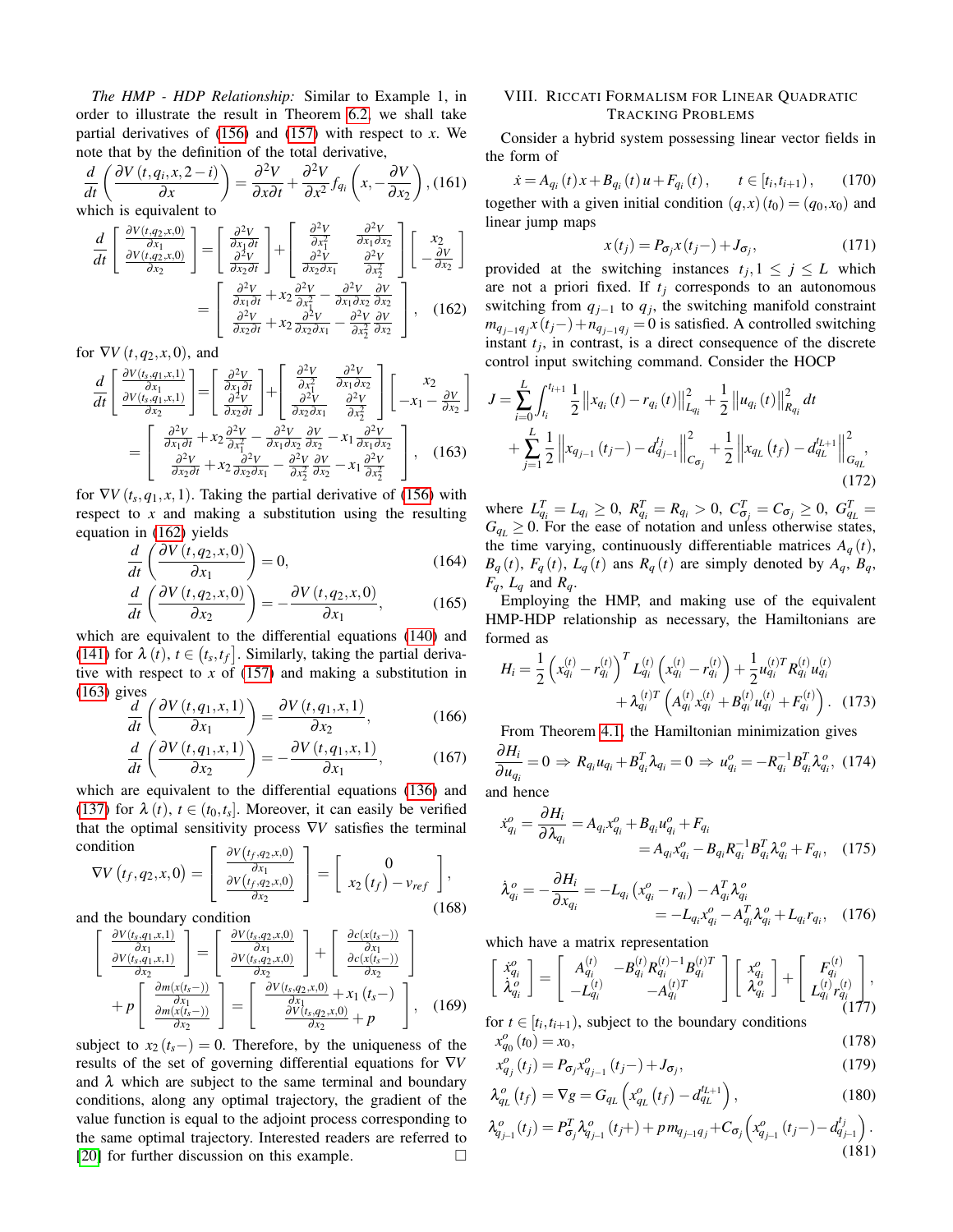Denoting the state transition matrix for the system in [\(177\)](#page-11-3) by  $\varphi$ , the solution of [\(177\)](#page-11-3) can be written as

$$
\begin{bmatrix} x_{q_i}^o(t) \\ \lambda_{q_i}^o(t) \end{bmatrix} = \varphi_{q_i}(t,t_i) \begin{bmatrix} x_{q_i}^o(t_i) \\ \lambda_{q_i}^o(t_{i+1}) \end{bmatrix} + \int_{t_i}^t \varphi_{q_i}(t,\tau) \begin{bmatrix} F_{q_i}^{(\tau)} \\ L_{q_i}^{(\tau)} r_{q_i}^{(\tau)} \end{bmatrix} d\tau, \tag{182}
$$

and also as

<span id="page-12-0"></span>
$$
\begin{bmatrix} x_{q_i}^o(t_{i+1}-) \\ \lambda_{q_i}^o(t_{i+1}-) \end{bmatrix} = \varphi_{q_i}(t_{i+1},t) \begin{bmatrix} x_{q_i}^o(t) \\ \lambda_{q_i}^o(t) \end{bmatrix} + \int_t^{t_{i+1}} \varphi_{q_i}(t_{i+1},\tau) \begin{bmatrix} F_{q_i}^{(\tau)} \\ L_{q_i}^{(\tau)} r_{q_i}^{(\tau)} \end{bmatrix} d\tau, \tag{183}
$$

Partitioning  $\varphi$  in the form of

$$
\varphi_{q_i}(t_{i+1},t) = \begin{bmatrix} \varphi_{q_i}^{11}(t_{i+1},t) & \varphi_{q_i}^{12}(t_{i+1},t) \\ \varphi_{q_i}^{21}(t_{i+1},t) & \varphi_{q_i}^{22}(t_{i+1},t) \end{bmatrix},
$$
(184)

and denoting

$$
\begin{bmatrix} h_{q_i}^1(t) \\ h_{q_i}^2(t) \end{bmatrix} := \int_{t_i}^t \begin{bmatrix} \varphi_{q_i}^{11}(t_{i+1},t) & \varphi_{q_i}^{12}(t_{i+1},t) \\ \varphi_{q_i}^{21}(t_{i+1},t) & \varphi_{q_i}^{22}(t_{i+1},t) \end{bmatrix} \begin{bmatrix} F_{q_i}^{(\tau)} \\ L_{q_i}^{(\tau)} r_{q_i}^{(\tau)} \end{bmatrix} d\tau,
$$
\n(183) i.e.

turns [\(183\)](#page-12-0) into

$$
x_{q_i}^o(t_{i+1}-) = \varphi_{q_i}^{11}(t_{i+1},t) x_{q_i}^o(t) + \varphi_{q_i}^{12}(t_{i+1},t) \lambda_{q_i}^o(t) + h_{q_i}^1(t),
$$
 (186)  

$$
\lambda_{q_i}^o(t_{i+1}-) = \varphi_{q_i}^{21}(t_{i+1},t) x_{q_i}^o(t) + \varphi_{q_i}^{22}(t_{i+1},t) \lambda_{q_i}^o(t) + h_{q_i}^2(t).
$$
 (187)

In the location  $q_L$  with  $t \in [t_L, t_{L+1}] =: [t_L, t_f]$  the terminal condition for  $\lambda^o$  is provided as

<span id="page-12-5"></span>
$$
\lambda_{q_L}^o(t_f) = G_{q_L}\left(x_{q_L}^o(t_f) - d_{q_L}^{t_{L+1}}\right). \tag{188}
$$

Replacing  $\lambda_{q_L}^o(t_f)$  from the above equation in [\(187\)](#page-12-1) and substituting  $x_{q_L}^o(t_f)$  from [\(186\)](#page-12-2) result in

$$
G_{q_L} \left( \varphi_{q_L}^{11} (t_f, t) x_{q_L}^o (t) + \varphi_{q_L}^{12} (t_f, t) \lambda_{q_L}^o (t) + h_{q_L}^1 (t) - d_{q_L}^{t_{L+1}} \right)
$$
  
=  $\varphi_{q_L}^{21} (t_f, t) x_{q_L}^o (t) + \varphi_{q_L}^{22} (t_f, t) \lambda_{q_L}^o (t) + h_{q_L}^2 (t),$  (189)

which is equivalent to

$$
\begin{aligned} \left[G_{q_L}\varphi_{q_L}^{11}(t_f,t) - \varphi_{q_L}^{21}(t_f,t)\right] x_{q_L}^o(t) + G_{q_L}h_{q_L}^1(t) - G_{q_L}d_{q_L}^{t_{L+1}} - h_{q_L}^2(t) \\ &= \left[\varphi_{q_L}^{22}(t_f,t) - G_{q_L}\varphi_{q_L}^{12}(t_f,t)\right] \lambda_{q_L}^o(t). \end{aligned} \tag{190}
$$

From the nonsingularity of the coefficients (see e.g. [\[58\]](#page-14-18)) we may write

$$
\lambda_{q_{L}}^{o}(t) = \left[\varphi_{q_{i}}^{22}(t_{f}, t) - G_{q_{L}}\varphi_{q_{i}}^{12}(t_{f}, t)\right]^{-1}\left[G_{q_{L}}\varphi_{q_{i}}^{11}(t_{f}, t) - \varphi_{q_{i}}^{21}(t_{f}, t)\right]x_{q_{L}}^{o}(t) + \left[\varphi_{q_{i}}^{22}(t_{f}, t) - G_{q_{L}}\varphi_{q_{i}}^{12}(t_{f}, t)\right]^{-1}\left[G_{q_{L}}h_{q_{i}}^{1}(t) - G_{q_{L}}d_{q_{L}}^{t_{L+1}} - h_{q_{i}}^{2}(t)\right].
$$
\n(191)

With the definition of  $K_{q_L}(t)$  and  $s_{q_L}(t)$  such that

<span id="page-12-3"></span>
$$
\lambda_{q_L}^o(t) = K_{q_L}(t) x_{q_L}^o(t) + s_{q_L}(t), \qquad (192)
$$

the optimal control law is therefore given by

$$
u_{q_L}^o = -R_{q_L}^{-1} B_{q_L}^T K_{q_L}(t) x_{q_L}^o(t) - R_{q_L}^{-1} B_{q_L}^T s_{q_L}(t).
$$
 (193)

Differentiation of [\(192\)](#page-12-3) gives

$$
\dot{\lambda}_{q_L}^o = \dot{K}_{q_L} x_{q_L}^o + K_{q_L} x_{q_L}^o + \dot{s}_{q_L}.
$$
\n(194)

Replacing  $\lambda_{q_L}^o$  and  $\dot{x}_{q_L}^o$  from [\(177\)](#page-11-3) and using [\(192\)](#page-12-3) we get

$$
\begin{aligned} &\left[\dot{K}_{q_L} + L_{q_L} + K_{q_L}A_{q_L} + A_{q_L}^T K_{q_L} - K_{q_L}B_{q_L}R_{q_L}^{-1}B_{q_L}^T K_{q_L}\right]x_{q_L}^o\\ &+ \left[\dot{s}_{q_L} + \left(A_{q_L}^T - K_{q_L}B_{q_L}R_{q_L}^{-1}B_{q_L}^T\right)s_{q_L} + K_{q_L}F_{q_L} - L_{q_L}r_{q_L}\right] = 0. \end{aligned} \tag{195}
$$

Since the equation [\(195\)](#page-12-4) holds for all  $x_{q_L}^o \in \mathbb{R}^{n_{q_L}}$  and  $r_{q_L}(t) \in$  $\mathbb{R}^{n_{q_L}}$ , the Riccati equations

$$
\dot{K}_{q_L} = -L_{q_L} - K_{q_L}A_{q_L} - A_{q_L}^T K_{q_L} + K_{q_L}B_{q_L}R_{q_L}^{-1}B_{q_L}^T K_{q_L}, \quad (196)
$$
\n
$$
\dot{s}_{q_L} = -\left(A_{q_L}^T - K_{q_L}B_{q_L}R_{q_L}^{-1}B_{q_L}^T\right)s_{q_L} - K_{q_L}F_{q_L} + L_{q_L}r_{q_L}, \quad (197)
$$

must hold. The terminal conditions can be determined by the evaluation of [\(192\)](#page-12-3) at  $t_f$  and the use of [\(188\)](#page-12-5) to get

$$
K_{q_L}(t_f) = G_{q_L},\tag{198}
$$

<span id="page-12-9"></span><span id="page-12-8"></span>
$$
s_{q_L}(t_f) = -G_{q_L} d_{q_L}^{t_{L+1}}.
$$
\n(199)

At the switching instant *t<sup>L</sup>* the adjoint process boundary condition from the HMP is given as

$$
\lambda_{q_{L-1}}^{o}(t_L) = P_{\sigma_L}^T \lambda_{q_L}^{o}(t_L+) + p m_{q_{L-1}q_L} + C_{\sigma_L} \left( x_{q_{L-1}}^{o}(t_L-) - d_{q_{L-1}}^{t_L} \right),
$$
\nor

\n
$$
K_{q_{L-1}}(t_L) x_{q_{L-1}}^{o}(t_L-) + s_{q_{L-1}}(t_L)
$$
\n
$$
= P_{\sigma_L}^T \left( K_{q_L}(t_L) x_{q_{L-1}}^{o}(t_L) + s_{q_L}(t_L+) \right) + p m_{q_{L-1}q_L}
$$
\n
$$
+ C_{\sigma_L} \left( x_{q_{L-1}}^{o}(t_L-) - d_{q_{L-1}}^{t_L} \right), \quad (201)
$$

<span id="page-12-2"></span><span id="page-12-1"></span>which gives

$$
K_{q_{L-1}}(t_L) x_{q_{L-1}}^o(t_L -) + s_{q_{L-1}}(t_L)
$$
  
= 
$$
[P_{\sigma_L}^T K_{q_L}(t_L) P_{\sigma_L} + C_{\sigma_L}] x_{q_{L-1}}^o(t_L -) + P_{\sigma_L}^T s_{q_L}(t_L -)
$$
  
+ 
$$
p m_{q_{L-1}q_L} - C_{\sigma_L} d_{q_{L-1}}^{t_L} + P_{\sigma_L}^T K_{q_L}(t_L) J_{\sigma_L}.
$$
 (202)

Since [\(202\)](#page-12-6) holds for all points on the switching surface, i.e. all  $x(t_L-) \in \{x \in \mathbb{R}^{n_{q_{L-1}}} : m_{q_{L-1},q_L}x + n_{q_{L-1},q_L} = 0\}$ , the following equalities must hold

<span id="page-12-7"></span><span id="page-12-6"></span>
$$
K_{q_{L-1}}(t_L) = P_{\sigma_L}^T K_{q_L}(t_L) P_{\sigma_L} + C_{\sigma_L},
$$
 (203)

$$
\lambda_{q_{L-1}}^{o}(t_L) = P_{\sigma_L}^T \lambda_{q_L}^{o}(t_L+) + p m_{q_{L-1}q_L} + C_{\sigma_L} \left( x_{q_{L-1}}^{o}(t_L-) - d_{q_{L-1}}^{t_L} \right).
$$
\n(204)

For the writing of the Hamiltonian continuity condition [\(25\)](#page-3-10), we substitute the minimizing control input  $u^{\circ} = -R_{q_i}^{-1}B_{q_i}^T \lambda$  and the (optimal) adjoint process  $\lambda^o(t) = K_{q}^o(t) x^o(t) + s_{q}^o(t)$  (see also [\(192\)](#page-12-3)) into the Hamiltonian [\(173\)](#page-11-4), i.e.

$$
H_{i}^{o}(t, x_{q_{i}}) = \frac{1}{2} (x_{q_{i}} - r_{q_{i}})^{T} L_{q_{i}} (x_{q_{i}} - r_{q_{i}})
$$
  
+  $(K_{q_{i}}x_{q_{i}} + s_{q_{i}})^{T} (A_{q_{i}}x_{q_{i}} - \frac{1}{2}B_{q_{i}}R_{q_{i}}^{-1}B_{q_{i}}^{T}(K_{q_{i}}x_{q_{i}} + s_{q_{i}}) + F_{q_{i}}).$   
Substitution of (205) in (25) results in (205)  

$$
\frac{1}{2} (x_{q_{L-1}}^{(t_{L-})} - r_{q_{L-1}}^{(t_{L-})})^{T} L_{q_{L-1}} (x_{q_{L-1}}^{(t_{L-})} - r_{q_{L-1}}^{(t_{L-})}) + (K_{q_{L-1}}^{(t_{L-})}x_{q_{L-1}}^{(t_{L-})} + s_{q_{L-1}}^{(t_{L-})})^{T} \{A_{q_{L-1}}x_{q_{L-1}}^{(t_{L-})} + F_{q_{L-1}} - \frac{1}{2}B_{q_{L-1}}R_{q_{L-1}}^{-1}B_{q_{L-1}}^{T} (K_{q_{L-1}}^{(t_{L-})}x_{q_{L-1}}^{(t_{L-})} + s_{q_{L-1}}^{(t_{L-})})\}
$$
  
= 
$$
\frac{1}{2} (x_{q_{L}}^{(t_{L})} - r_{q_{L}}^{(t_{L})})^{T} L_{q_{L}} (x_{q_{L}}^{(t_{L})} - r_{q_{L}}^{(t_{L})}) + (K_{q_{L}}^{(t_{L})}x_{q_{L}}^{(t_{L})} + s_{q_{L}}^{(t_{L})})^{T} \{A_{q_{L}}x_{q_{L}}^{(t_{L})} - \frac{1}{2}B_{q_{L}}R_{q_{L}}^{-1}B_{q_{L}}^{T} (K_{q_{L}}^{(t_{L})}x_{q_{L}}^{(t_{L})} + s_{q_{L}}^{(t_{L})}) + F_{q_{L}} \}.
$$
(206)

Using a backward induction and following a similar approach as above, optimal controls are derived as

$$
u_{q_i}^o = -R_{q_i}^{-1} B_{q_i}^T K_{q_i}(t) x_{q_i}^o(t) - R_{q_i}^{-1} B_{q_i}^T s_{q_i}(t),
$$
 (207)

for  $t \in [t_i, t_{i+1})$ ,  $0 \le i \le L$ , where  $K_{q_i}$  and  $s_{q_i}$  satisfy the following Riccati equations

<span id="page-12-4"></span>
$$
\dot{K}_{q_i} = -L_{q_i} - K_{q_i}A_{q_i} - A_{q_i}^T K_{q_i} + K_{q_i}B_{q_i}R_{q_i}^{-1}B_{q_i}^T K_{q_i},\tag{208}
$$

$$
\dot{s}_{q_i} = -\left(A_{q_i}^T - K_{q_i}B_{q_i}R_{q_i}^{-1}B_{q_i}^T\right)s_{q_i} - K_{q_i}F_{q_i} + L_{q_i}r_{q_i},\qquad(209)
$$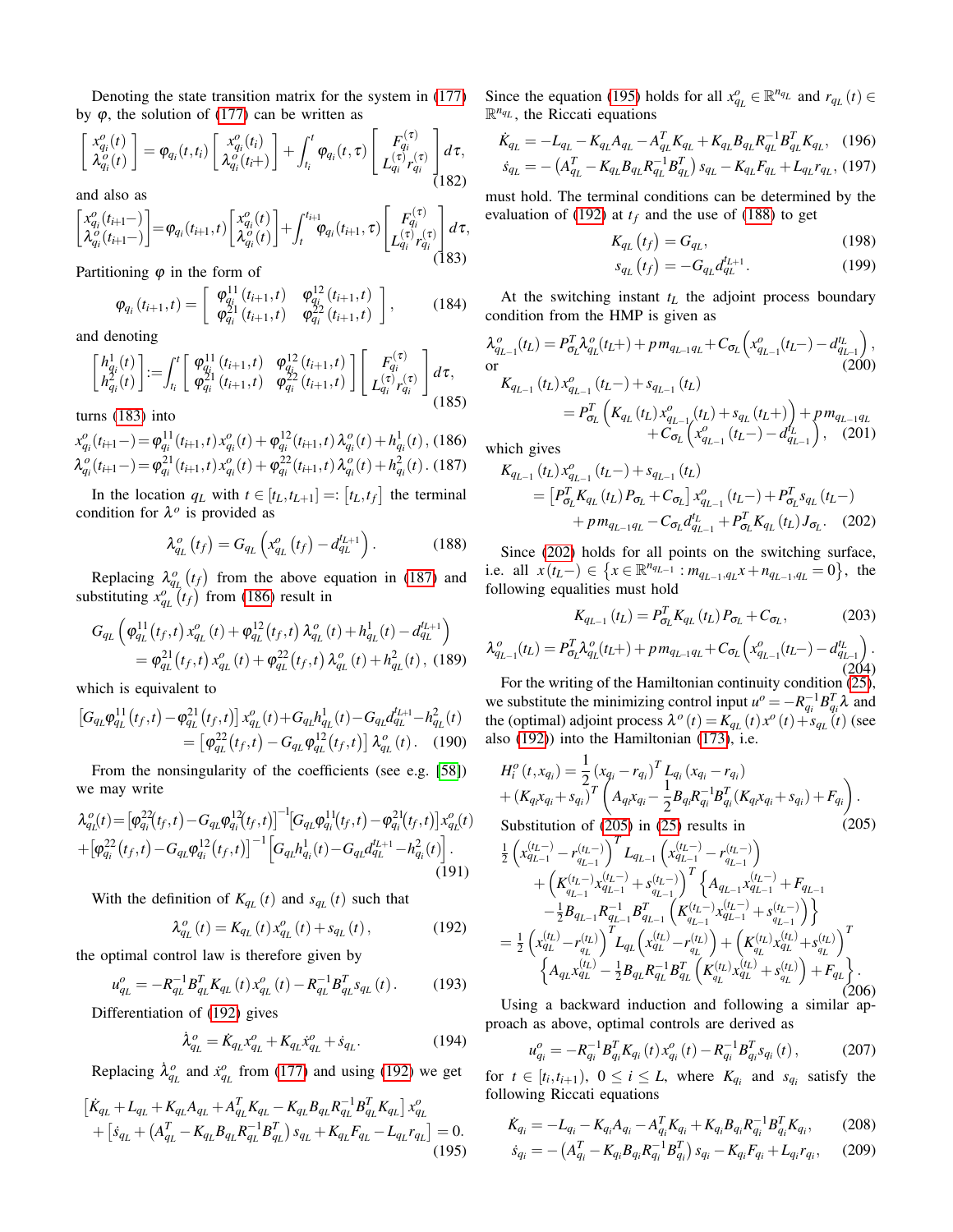$t \in [t_i, t_{i+1}), 0 \le i \le L$ , and are subject to the terminal conditions [\(198\)](#page-12-8) and [\(199\)](#page-12-9), and the boundary conditions

$$
K_{q_{j-1}}(t_j) = P_{\sigma_j}^T K_{q_j}(t_j) P_{\sigma_j} + C_{\sigma_j},
$$
\n(210)  
\n
$$
s_{q_{j-1}}(t_j) = P_{\sigma_j}^T s_{q_j}(t_j+) + p m_{q_{j-1}q_j} - C_{\sigma_j} d_{q_{j-1}}^{t_j} + P_{\sigma_j}^T K_{q_j}(t_j) J_{\sigma_j},
$$
\n(211)

 $1 \leq j \leq L$ , and where for the minimized Hamiltonian functions

$$
H_i^o(t, x_{q_i}) = \frac{1}{2} ||x_{q_i} - r_{q_i}||_{L_{q_i}}^2 + (K_{q_i} x_{q_i} + s_{q_i})^T \left( A_{q_i} x_{q_i} - \frac{1}{2} B_{q_i} R_{q_i}^{-1} B_{q_i}^T (K_{q_i} x_{q_i} + s_{q_i}) + F_{q_i} \right), (212)
$$

satisfy the following Hamiltonian continuity condition at the satisfy the following Hamiltonian continuity condition at the optimal switching instants

$$
H_{j-1}^{o}\left(t_{j}, x_{q_{j-1}}^{(t_{j}-)}\right) = H_{j}^{o}\left(t_{j}, x_{q_{j}}^{(t_{j})}\right) \equiv H_{j}^{o}\left(t_{j}, P_{\sigma_{j}} x_{q_{j-1}}^{(t_{j}-)} + J_{\sigma_{j}}\right).
$$
\n(213)

Interested readers are referred to [\[59\]](#page-14-19) for further discussion and an analytic example on the HMP-HDP relationship.  $\square$ 

# IX. CONCLUDING REMARKS

In this paper it is proved in the context of deterministic hybrid optimal control theory that the adjoint process in the Hybrid Minimum Principle (HMP) and the gradient of the value function in Hybrid Dynamic Programming (HDP) are identical to each other almost everywhere along optimal trajectories; this is because they both satisfy the same Hamiltonian equations with the same boundary conditions. So due to the fact that the same adjoint process - gradient process relationship holds for continuous parameter (i.e. nonhybrid) stochastic optimal control problems via the so-called Feynman-Kac formula (see e.g. [\[5\]](#page-13-7)), it is natural to expect the adjoint process in the Stochastic HMP [\[60\]](#page-14-20) and the gradient of the value function in Stochastic HDP to be identical almost everywhere. Indeed, the formulation of Stochastic Hybrid Dynamic Programming and the investigation of its relationship to the Stochastic Hybrid Minimum Principle is the subject of another study to be presented in a consecutive paper.

#### **REFERENCES**

- <span id="page-13-0"></span>[1] L. Pontryagin, V. Boltyanskii, R. Gamkrelidze, and E. Mishchenko, *The Mathematical Theory of Optimal Processes*. Wiley Interscience, New York, 1962, vol. 4.
- <span id="page-13-1"></span>[2] R. Bellman, "Dynamic Programming," *Science*, vol. 153, no. 3731, pp. 34–37, 1966.
- <span id="page-13-2"></span>[3] H. Sussmann and J. Willems, "300 Years of Optimal Control: From The Brachystochrone to the Maximum Principle," *Control Systems, IEEE*, vol. 17, no. 3, pp. 32–44, June 1997.
- <span id="page-13-3"></span>[4] D. Jacobson and D. Mayne, *Differential Dynamic Programming*. American Elsevier Pub. Co., 1970.
- <span id="page-13-7"></span>[5] J. Yong and X. Y. Zhou, *Stochastic Controls: Hamiltonian Systems and HJB Equations*. Springer-Verlag New York, 1999.
- <span id="page-13-5"></span>[6] D. Liberzon, *Calculus of Variations and Optimal Control Theory: A Concise Introduction*. Princeton University Press, 2011.
- <span id="page-13-8"></span>[7] W. Fleming and R. Rishel, *Deterministic and Stochastic Optimal Control*. Springer New York, 1975.
- <span id="page-13-4"></span>[8] S. E. Dreyfus, "Dynamic Programming and the Calculus of Variations," *Journal of Mathematical Analysis and Applications*, vol. 1, no. 2, pp. 228–239, 1960.
- <span id="page-13-11"></span>[9] F. H. Clarke and R. B. Vinter, "The Relationship between the Maximum Principle and Dynamic Programming," *SIAM Journal on Control and Optimization*, vol. 25, no. 5, pp. 1291–1311, 1987.
- [10] R. B. Vinter, "New Results on the Relationship between Dynamic Programming and the Maximum Principle," *Journal of Mathematics of Control, Signals and Systems*, vol. 1, no. 1, pp. 97–105, 1988.
- [11] K.-E. Kim, "Relationship between Dynamic Programming and the Maximum Principle under State Constraints," *Journal of Convex Analysis*, vol. 6, no. 2, pp. 335–348, 1999.
- [12] P. Cannarsa and H. Frankowska, "Some Characterizations of Optimal Trajectories in Control Theory," *SIAM Journal on Control and Optimization*, vol. 29, no. 6, pp. 1322–1347, 1991.
- [13] A. Cernea and H. Frankowska, "A Connection between the Maximum Principle and Dynamic Programming for Constrained Control Problems," *SIAM Journal on Control and Optimization*, vol. 44, no. 2, pp. 673–703, 2005.
- <span id="page-13-9"></span>[14] X. Zhou, "Maximum Principle, Dynamic Programming, and their Connection in Deterministic Control," *Journal of Optimization Theory and Applications*, vol. 65, no. 2, pp. 363–373, 1990.
- <span id="page-13-6"></span>[15] J. Speyer and D. Jacobson, *Primer on Optimal Control Theory*. Society for Industrial and Applied Mathematics, 2010.
- [16] R. Vinter, *Optimal Control*. Boston: Birkhäuser, 2000.
- <span id="page-13-10"></span>[17] L. I. Rozonoer, "Certain Hypotheses in Optimal Control Theory and the Relationship of the Maximum Principle with the Dynamic Programming Method," *Journal of Automation and Remote Control*, vol. 64, no. 8, pp. 1237–1240, 2003.
- <span id="page-13-12"></span>[18] A. Pakniyat and P. E. Caines, "On the Minimum Principle and Dynamic Programming for Hybrid Systems," in *Proceedings of the 19th International Federation of Automatic Control World Congress, IFAC*, 2014, pp. 9629–9634.
- <span id="page-13-23"></span>[19] A. Pakniyat and P. E. Caines, "On the Relation between the Minimum Principle and Dynamic Programming for Hybrid Systems," in *Proceedings of the 53rd IEEE Conference on Decision and Control, CDC*, 2014, pp. 19–24.
- <span id="page-13-13"></span>[20] A. Pakniyat and P. E. Caines, "On the Relation between the Hybrid Minimum Principle and Hybrid Dynamic Programming: A Linear Quadratic Example," in *Proceedings of the 5th IFAC Conference on Analysis and Design of Hybrid Systems, Atlanta, GA, USA*, 2015, pp. 169–174.
- <span id="page-13-14"></span>[21] F. H. Clarke and R. B. Vinter, "Applications of Optimal Multiprocesses," *SIAM Journal on Control and Optimization*, vol. 27, no. 5, pp. 1048– 1071, 1989.
- [22] F. H. Clarke and R. B. Vinter, "Optimal Multiprocesses," *SIAM Journal on Control and Optimization*, vol. 27, no. 5, pp. 1072–1091, 1989.
- <span id="page-13-22"></span>[23] H. J. Sussmann, "A Nonsmooth Hybrid Maximum Principle," *Lecture Notes in Control and Information Sciences, Springer London, Volume 246*, pp. 325–354, 1999.
- <span id="page-13-17"></span>[24] H. J. Sussmann, "Maximum Principle for Hybrid Optimal Control Problems," in *Proceedings of the 38th IEEE Conference on Decision and Control, CDC*, 1999, pp. 425–430.
- [25] P. Riedinger, F. R. Kratz, C. Iung, and C. Zanne, "Linear Quadratic Optimization for Hybrid Systems," in *Proceedings of the 38th IEEE Conference on Decision and Control, CDC*, 1999, pp. 3059–3064.
- [26] X. Xu and P. J. Antsaklis, "Optimal Control of Switched Systems based on Parameterization of the Switching Instants," *IEEE Transactions on Automatic Control*, vol. 49, no. 1, pp. 2–16, 2004.
- <span id="page-13-20"></span>[27] M. S. Shaikh and P. E. Caines, "On the Hybrid Optimal Control Problem: Theory and Algorithms," *IEEE Transactions on Automatic Control*, vol. 52, no. 9, pp. 1587–1603, 2007, corrigendum: vol. 54, no. 6, pp. 1428, 2009.
- <span id="page-13-15"></span>[28] F. Taringoo and P. E. Caines, "On the Optimal Control of Impulsive Hybrid Systems on Riemannian Manifolds," *SIAM Journal on Control and Optimization*, vol. 51, no. 4, pp. 3127–3153, 2013.
- <span id="page-13-16"></span>[29] F. Taringoo and P. E. Caines, "Gradient-Geodesic HMP Algorithms for the Optimization of Hybrid Systems Based on the Geometry of Switching Manifolds," in *Proceedings of the 49th IEEE Conference on Decision and Control, CDC*, 2010, pp. 1534–1539.
- <span id="page-13-19"></span>[30] M. Garavello and B. Piccoli, "Hybrid Necessary Principle," *SIAM Journal on Control and Optimization*, vol. 43, no. 5, pp. 1867–1887, 2005.
- [31] A. Pakniyat and P. E. Caines, "Hybrid Optimal Control of an Electric Vehicle with a Dual-Planetary Transmission," *Nonlinear Analysis: Hybrid Systems*, 2016, DOI: 10.1016/j.nahs.2016.08.004.
- [32] A. Pakniyat and P. E. Caines, "Time Optimal Hybrid Minimum Principle and the Gear Changing Problem for Electric Vehicles," in *Proceedings of the 5th IFAC Conference on Analysis and Design of Hybrid Systems, Atlanta, GA, USA*, 2015, pp. 187–192.
- [33] A. V. Dmitruk and A. M. Kaganovich, "The Hybrid Maximum Principle is a consequence of Pontryagin Maximum Principle," *Systems & Control Letters*, vol. 57, no. 11, pp. 964–970, 2008.
- <span id="page-13-21"></span>[34] I. Capuzzo-Dolcetta and L. C. Evans, "Optimal Switching for Ordinary Differential Equations," *SIAM Journal on Control and Optimization*, vol. 22, no. 1, pp. 143–161, 1984.
- <span id="page-13-18"></span>A. Bensoussan and J. L. Menaldi, "Hybrid Control and Dynamic Programming," *Dynamics of Continuous, Discrete and Impulsive Systems Series B: Application and Algorithm*, vol. 3, no. 4, pp. 395–442, 1997.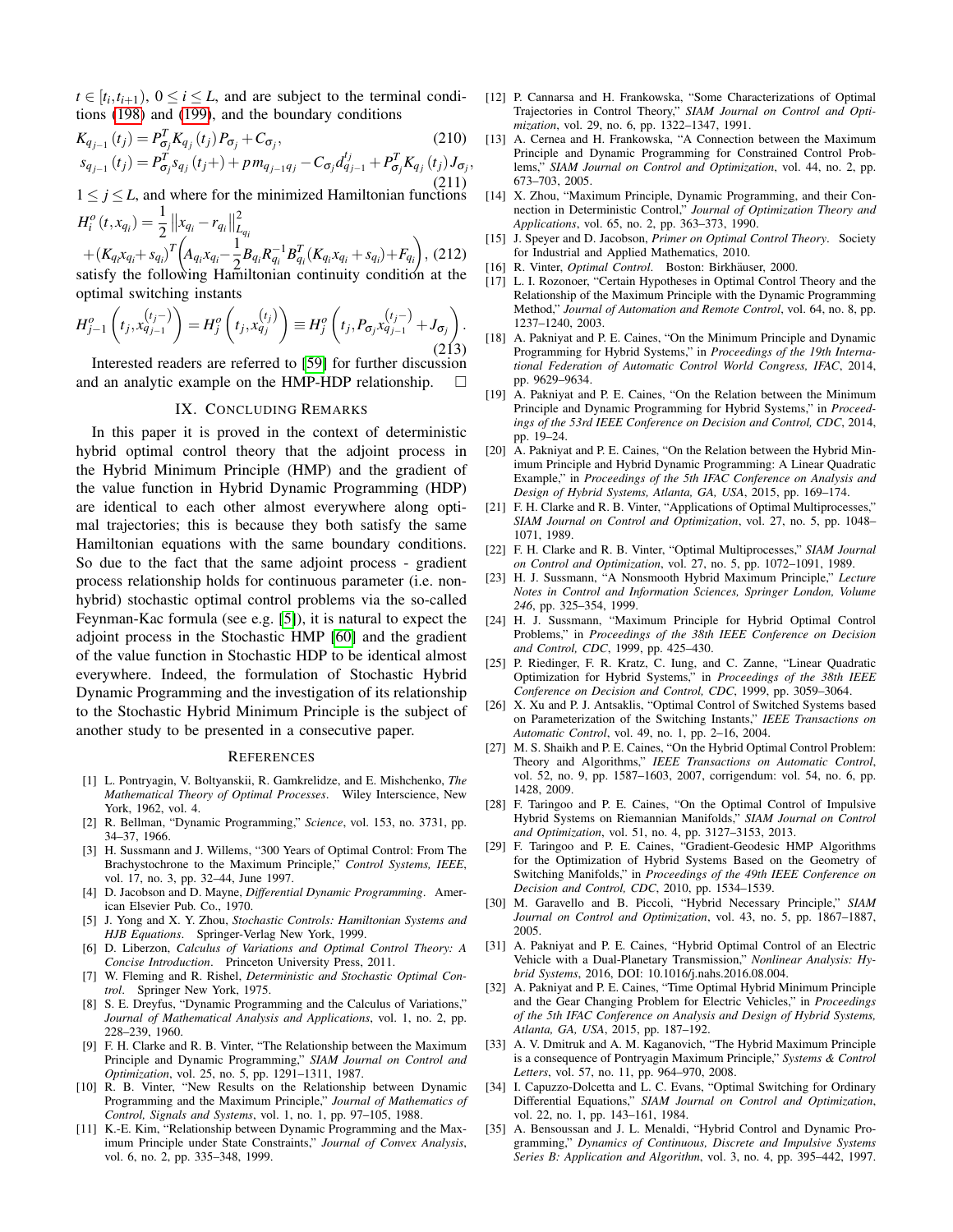- <span id="page-14-1"></span>[36] S. Dharmatti and M. Ramaswamy, "Hybrid Control Systems and Viscosity Solutions," *SIAM Journal on Control and Optimization*, vol. 44, no. 4, pp. 1259–1288, 2005.
- [37] G. Barles, S. Dharmatti, and M. Ramaswamy, "Unbounded Viscosity Solutions of Hybrid Control Systems," *ESAIM - Control, Optimisation and Calculus of Variations*, vol. 16, no. 1, pp. 176–193, 2010.
- <span id="page-14-4"></span>[38] M. S. Branicky, V. S. Borkar, and S. K. Mitter, "A Unified Framework for Hybrid Control: Model and Optimal Control Theory," *IEEE Transactions on Automatic Control*, vol. 43, no. 1, pp. 31–45, 1998.
- <span id="page-14-7"></span>[39] H. Zhang and M. R. James, "Optimal Control of Hybrid Systems and a System of Quasi-Variational Inequalities," *SIAM Journal on Control and Optimization*, vol. 45, no. 2, pp. 722–761, 2007.
- <span id="page-14-2"></span>[40] P. E. Caines, M. Egerstedt, R. Malhamé, and A. Schöllig, "A Hybrid Bellman Equation for Bimodal Systems," in *Proceedings of the 10th International Conference on Hybrid Systems: Computation and Control, HSCC*, vol. 4416 LNCS, 2007, pp. 656–659.
- <span id="page-14-3"></span>[41] A. Schöllig, P. E. Caines, M. Egerstedt, and R. Malhamé, "A hybrid Bellman Equation for Systems with Regional Dynamics," in *Proceedings of the 46th IEEE Conference on Decision and Control, CDC*, 2007, pp. 3393–3398.
- <span id="page-14-8"></span>[42] M. S. Shaikh and P. E. Caines, "A Verification Theorem for Hybrid Optimal Control Problem," in *Proceedings of the IEEE 13th International Multitopic Conference, INMIC*, 2009.
- [43] V. Azhmyakov, V. Boltyanski, and A. Poznyak, "Optimal Control of Impulsive Hybrid Systems," *Nonlinear Analysis: Hybrid Systems*, vol. 2, no. 4, pp. 1089 – 1097, 2008.
- [44] J. Lygeros, "On Reachability and Minimum Cost Optimal Control," *Automatica*, vol. 40, no. 6, pp. 917–927, 2004.
- [45] J. Lygeros, C. Tomlin, and S. Sastry, "Multiobjective Hybrid Controller Synthesis," in *Hybrid and Real-Time Systems, International Workshop*, 1997, pp. 109–123.
- [46] C. Tomlin, J. Lygeros, and S. Sastry, "A Game Theoretic Approach to Controller Design for Hybrid Systems," *Proceedings of the IEEE*, vol. 88, no. 7, pp. 949–970, July 2000.
- <span id="page-14-0"></span>[47] F. Zhu and P. J. Antsaklis, "Optimal Control of Hybrid Switched Systems: A Brief Survey," *Discrete Event Dynamic Systems*, vol. 25, no. 3, pp. 345–364, 2015.
- <span id="page-14-5"></span>[48] B. Passenberg, M. Leibold, O. Stursberg, and M. Buss, "The Minimum Principle for Time-Varying Hybrid Systems with State Switching and Jumps," in *Proceedings of the 50th IEEE Conference on Decision and Control and European Control Conference*, 2011, pp. 6723–6729.
- <span id="page-14-6"></span>[49] A. Pakniyat and P. E. Caines, "The Hybrid Minimum Principle in the Presence of Switching Costs," in *Proceedings of the 52nd IEEE Conference on Decision and Control, CDC*, 2013, pp. 3831–3836.
- <span id="page-14-9"></span>[50] M. S. Shaikh and P. E. Caines, "On Relationships between Weierstrass-Erdmannn Corner Condition, Snell's Law and the Hybrid Minimum Principle," in *Proceedings of International Bhurban Conference on Applied Sciences and Technology, IBCAST*, 2007, pp. 117–122.
- <span id="page-14-10"></span>[51] P. E. Caines, "Lecture Notes on Nonlinear and Hybrid Control Systems: Dynamics, Stabilization and Optimal Control," *Department of Electrical and Computer Engineering (ECE), McGill University*, 2013.
- <span id="page-14-11"></span>[52] A. Pakniyat, "Optimal Control of Deterministic and Stochastic Hybrid Systems: Theory and Applications," Ph.D. dissertation, Department of Electrical & Computer Engineering, McGill University, Montreal, Canada, 2016.
- <span id="page-14-13"></span>[53] S. Jafarpour and A. D. Lewis, *Time-Varying Vector Fields and Their Flows*, ser. SpringerBriefs in Mathematics. Springer International Publishing, 2014.
- <span id="page-14-14"></span>[54] H. Federer, *Geometric Measure Theory*, ser. Grundlehren der mathematischen Wissenschaften. Springer, 1969.
- <span id="page-14-15"></span>[55] V. N. Kolokoltsov, J. Li, and W. Yang, "Mean Field Games and Nonlinear Markov Processes," *ArXiv e-prints*, Dec. 2011.
- <span id="page-14-16"></span>[56] G. N. Galbraith and R. B. Vinter, "Lipschitz Continuity of Optimal Controls for State Constrained Problems," *SIAM Journal on Control and Optimization*, vol. 42, no. 5, pp. 1727–1744, 2003.
- <span id="page-14-17"></span>[57] S. Ng Yow Thow and P. E. Caines, "On the Continuity of Optimal Controls and Value Functions with respect to Initial Conditions," *Systems & Control Letters*, vol. 61, no. 12, pp. 1294–1298, 2012.
- <span id="page-14-18"></span>[58] R. E. Kalman, "Contributions to the Theory of Optimal Control," *Boletin de la Sociedad Matematica Mexicana*, pp. 102–119, 1960.
- <span id="page-14-19"></span>[59] A. Pakniyat and P. E. Caines, "On the Minimum Principle and Dynamic Programming for Hybrid Systems with Low Dimensional Switching Manifolds," in *Proceedings of the 54th IEEE Conference on Decision and Control, Osaka, Japan*, 2015, pp. 2567–2573.
- <span id="page-14-20"></span>[60] A. Pakniyat and P. E. Caines, "On the Stochastic Minimum Principle for Hybrid Systems," in *Proceedings of the 55th IEEE Conference on Decision and Control, Las Vegas, USA*, 2016, accepted for publication.

#### APPENDIX

#### <span id="page-14-12"></span>*A. Proof of Theorem [5.1](#page-4-3)*

For simplicity of notation we use  $x, \hat{x}, u$ , etc. instead of  $x_q, \hat{x}_q, u_q$ , etc. whenever the spaces  $\mathbb{R}^{n_q}, \mathbb{R} \times \mathbb{R}^{n_q}, U_q$ , etc. can easily be distinguished. For a given hybrid control input *I*<sub>*L*−*j*+1</sub> =  $(S_{L-j+1}, u)$  we use  $\hat{x}_{\tau} \equiv \hat{x}(\tau; t, \hat{x}_t)$  to denote the extended continuous valued state as in [\(12\)](#page-3-13) at the instant  $\tau$ passing through  $x_t$ , where  $t \leq \tau \leq t_f$ . We also define

$$
K_1 = \sup \left\{ \left\| \hat{f}_q(\hat{x}, u) \right\| : (q, \hat{x}, u) \in Q \times \hat{B}_r \times U \right\},\qquad(214)
$$

where  $\hat{B}_r := \left\{ \hat{x} = \left[ z, x^T \right]^T : |z|^2 + ||x||^2 < r^2 \right\}.$ 

*Proof:* First, consider the stage where no remaining switching is available and hence  $t \in (t_L, t_{L+1}) = (t_L, t_f)$ . In this case

<span id="page-14-21"></span>
$$
\hat{x}(t_f; t, \hat{x}_t) = \hat{x}_t + \int_t^{t_f} \hat{f}_{q_L}(\hat{x}_\tau, u_\tau) d\tau, \tag{215}
$$

which gives

$$
\left\|\hat{x}(t_f;t,\hat{x}_t)-\hat{x}_t\right\| \leq K_1\left|t_f-t\right|+\int_t^{t_f} \hat{K}_f\left\|\hat{x}(\tau;t,\hat{x}_t)-\hat{x}_t\right\|d\tau,\tag{216}
$$

where  $\hat{K}_f$  depends only on  $K_f$  and  $K_l$  which are defined in assumptions A0 and A2 respectively. By the Gronwall-Bellman inequality this results in

$$
\|\hat{x}(t_f; t, \hat{x}_t) - \hat{x}_t\| \le K_1 |t_f - t| + \int_t^{t_f} \hat{K}_f K_1(\tau - t) e^{\hat{K}_f(t_f - \tau)} d\tau
$$
  

$$
\le K_2 |t_f - t| \le K_2 |t_f - t_L|, \quad (217)
$$

where  $K_2 = \max \left\{ K_1, \hat{K}_f K_1 \left( t_f - t_L \right) e^{\hat{K}_f \left( t_f - t_L \right)} \right\}$ . Hence, by the semi-group properties of ODE solutions and by use of [\(217\)](#page-14-21), for  $s \ge t$  and  $\hat{x}_s \in N_{r_{\hat{x}}}(\hat{x}_t)$  we have

$$
\begin{aligned} \left\| \hat{x} \left( t_{f}; t, \hat{x}_{t} \right) - \hat{x} \left( t_{f}; s, \hat{x}_{s} \right) \right\| &\leq \left\| \hat{x}_{t} - \hat{x}_{s} \right\| + \left\| \hat{x} \left( s; t, \hat{x}_{t} \right) - \hat{x}_{t} \right\| \\ &\quad + \int_{s}^{t_{f}} \hat{K}_{f} \left\| \hat{x} \left( \tau; t, \hat{x}_{t} \right) - \hat{x} \left( \tau; s, \hat{x}_{s} \right) \right\| d\tau \\ &\leq \left\| \hat{x}_{t} - \hat{x}_{s} \right\| + K_{2} \left| s - t \right| + \int_{s}^{t_{f}} \hat{K}_{f} \left\| \hat{x} \left( \tau; t, \hat{x}_{t} \right) - \hat{x} \left( \tau; s, \hat{x}_{s} \right) \right\| d\tau, \end{aligned} \tag{218}
$$

and therefore, by the Gronwall inequality we have

$$
\|\hat{x}(t_f; t, \hat{x}_t) - \hat{x}(t_f; s, \hat{x}_s)\| \leq (\|\hat{x}_t - \hat{x}_s\| + K_2 |s - t|) e^{\hat{K}_f(t_f - s)}
$$
  
\n
$$
\leq (\|\hat{x}_t - \hat{x}_s\| + K_2 |s - t|) e^{\hat{K}_f(t_f - t_L)} \leq K \left( \|\hat{x}_t - \hat{x}_s\|^2 + |s - t|^2 \right)^{\frac{1}{2}},
$$
\n(219)

for some  $K < \infty$  which depends only on  $t_f - t_L$ ,  $K_1$  and  $\hat{K}_f$ and not on the control input.

Since  $\hat{g}$  is Lipschitz in  $\hat{x}$  and  $\hat{x}(t_f; t, \hat{x}_t)$  is Lipschitz in  $(t, \hat{x}_t) \equiv (t, [z_t, x_t^T]^T)$ , the performance function

$$
J(t, t_f, q, x, 0; I_0) = \hat{g}(\hat{x}(t_f; t, \hat{x}_t)) \equiv \int_t^{t_f} I_q(x, u) ds + g(x_{q_L}(t_f)),
$$
\n(220)

is Lipschitz in  $x \in B_r$  (and  $\hat{x} \in \hat{B}_r$ ) uniformly in  $t \in (t_L, t_f)$  with a Lipschitz constant independent of the control. Further, since the infimum of a family of Lipschitz functions with a common Lipschitz constant is also Lipschitz with the same Lipschitz